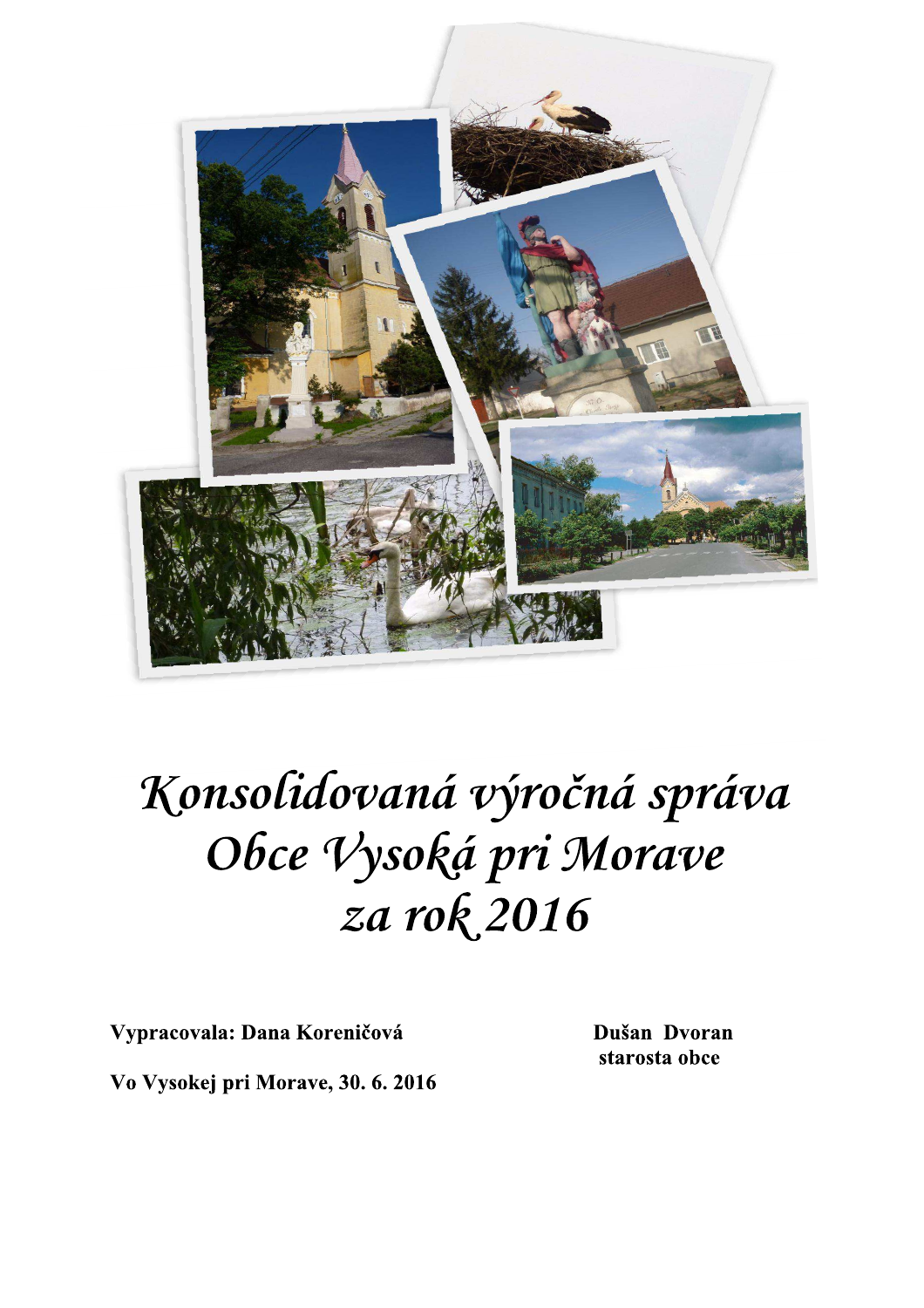| <b>OBSAH</b>                                                                         | str.   |
|--------------------------------------------------------------------------------------|--------|
| 1. Úvodné slovo starostu                                                             | 1      |
| 2. Identifikačné údaje obce                                                          | 3      |
| 3. Organizačná štruktúra obce a identifikácia vedúcich predstaviteľov                | 3      |
| 4. Poslanie, vízie, ciele                                                            | 4      |
| 5. Základná charakteristika konsolidovaného celku                                    | 4      |
| 5.1 Geografické údaje                                                                | 5      |
| Demografické údaje<br>5.2                                                            | $\tau$ |
| Ekonomické údaje<br>5.3                                                              | 8      |
| Symboly obce<br>5.4                                                                  | 8      |
| História obce<br>5.5                                                                 | 9      |
| 5.6 Pamiatky                                                                         | 9      |
| 5.7 Významné osobnosti obce                                                          | 9      |
| 6. Plnenie funkcií obce                                                              | 10     |
| 6.1 Výchova a vzdelávanie                                                            | 10     |
| 6.2 Zdravotníctvo                                                                    | 10     |
| 6.3 Sociálne zabezpečenie                                                            | 10     |
| 6.4 Kultúra                                                                          | 10     |
| 6.5 Hospodárstvo                                                                     | 10     |
| 7. Informácia o vývoji obce z pohľadu rozpočtovníctva                                | 11     |
| 7.1 Plnenie príjmov a čerpanie výdavkov za rok 2015                                  | 12     |
| 7.2 Prebytok/schodok rozpočtového hospodárenia a rok 2015                            | 12     |
| 7.3 Rozpočet na roky $2015 - 2017$                                                   | 13     |
| 8. Informácia o vývoji obce z pohľadu účtovníctva za konsolidovaný celok             | 14     |
| 8.1 Majetok – za materskú účtovnú jednotku                                           | 14     |
| 8.2 Majetok – za konsolidovaný celok                                                 | 14     |
| 8.3 Zdroje krytia – za materskú účtovnú jednotku                                     | 15     |
| 8.4 Zdroje krytia – za konsolidovaný celok                                           | 15     |
| 8.5 Pohľadávky – za materskú účtovnú jednotku                                        | 16     |
| 8.6 Pohľadávky – za konsolidovaný celok                                              | 16     |
| 8.7 Záväzky – za materskú účtovnú jednotku                                           | 16     |
| 8.8 Záväzky – za konsolidovaný celok                                                 | 17     |
| 9. Hospodársky výsledok za rok 2015 – vývoj nákladov a výnosov – za materskú účtovnú |        |
| jednotku                                                                             | 17     |
| 10. Hospodársky výsledok za rok 2015 – vývoj nákladov a výnosov – za konsolidovaný   |        |
| celok                                                                                | 18     |
| 11. Ostatné dôležité informácie                                                      | 19     |
| 11.1 Prijaté granty a transfery                                                      | 20     |
| 11.2 Poskytnuté dotácie                                                              | 20     |
| 11.3 Významné investičné akcie za rok 2015                                           | 20     |
| 11.4 Predpokladaný budúci vývoj činnosti                                             | 20     |
| 11.5 Udalosti osobitného významu po skončení účtovného obdobia                       | 21     |
| 11.6 Významné riziká a neistoty, ktorým je účtovná jednotka vystavená                | 21     |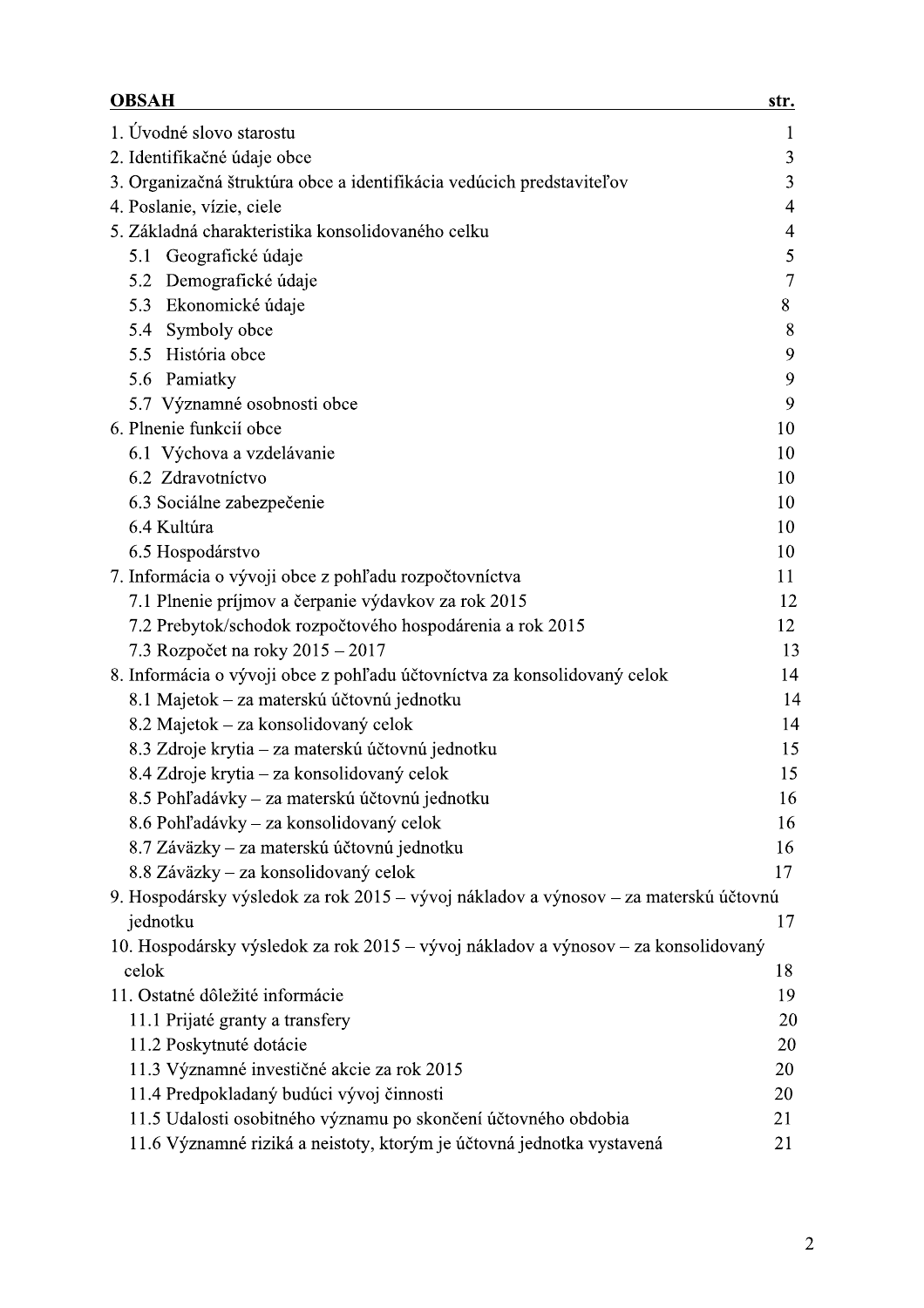## Úvodné slovo starostu obce 1.

Základnou úlohou obce je predovšetkým starostlivosť o všestranný rozvoj jej územia a o potreby jej obyvateľov. Toto sa snažíme plniť z vlastných príjmov, no vo veľkej miere využívame i dotácie zo štátneho rozpočtu. Najväčšou úlohou v roku 2016 bola realizácia projektu "Obnova obalových konštrukcií obecného úradu". Celková hodnota diela bola cca 97 446,49  $\epsilon$ . Ku koncu roka 2015 sa nám podarilo uzatvoriť zmluvu s Enviromentálnym fondom a bola nám schválená dotácia vo výške 92 574,16 €. S prácami sme začali hneď na jar a ukončenie bolo v auguste. Vzhľad obecného úradu mení hodnotím veľmi kladne, páči sa všetkým obyvateľom obce i turistom, okrem toho, že sa opravila strecha, cez ktorú zatekalo. Vymenili sa okná v zasadačke i sobášnej miestnosti, cez ktoré fúkalo. Zateplil sa celý obvod budovy. Máme za to, že týmito opatreniami sa ušetria finančné prostriedky za energie. Pred začatím prác na obnove obecného úradu sme zrekonštruovali, resp. postavili nové

sociálne zariadenia v hodnote 11 447,20 €.

## $\overline{2}$ . Identifikačné údaje obce

Názov: Obec Vysoká pri Morave Sídlo: Hlavná 196/102, Vysoká pri Morave  $\check{\mathrm{ICO}}$ : 00305197 DIČ: 2020643746 **Štatutárny orgán obce:** Dušan Dvoran – starosta obce Telefón: 02/65967 120, 121 Mail: obecnyurad@vysokaprimorave.sk Webová stránka: www.vysokaprimorave.sk

## $\overline{3}$ . Organizačná štruktúra obce a identifikácia vedúcich predstaviteľov

Starosta obce: Dušan Dvoran Zástupca starostu obce: Ing. Ján Rusnák Prednostka obecného úradu: JUDr. Anna Poláková Hlavný kontrolór obce: Ing. Zdenka Bothová Obecné zastupiteľstvo:

- Mgr. Gabriela Gabrišová  $\bullet$
- Jana Baumannová
- Ing. Eva Benkovičová  $\bullet$
- Ing. Lenka Dvoranová
- Mgr. Martina Koreničová
- Ing. Ján Rusnák
- Doc. Ing. Miroslav Kopča, PhD
- Milan Lapčík
- Róbert Dinuš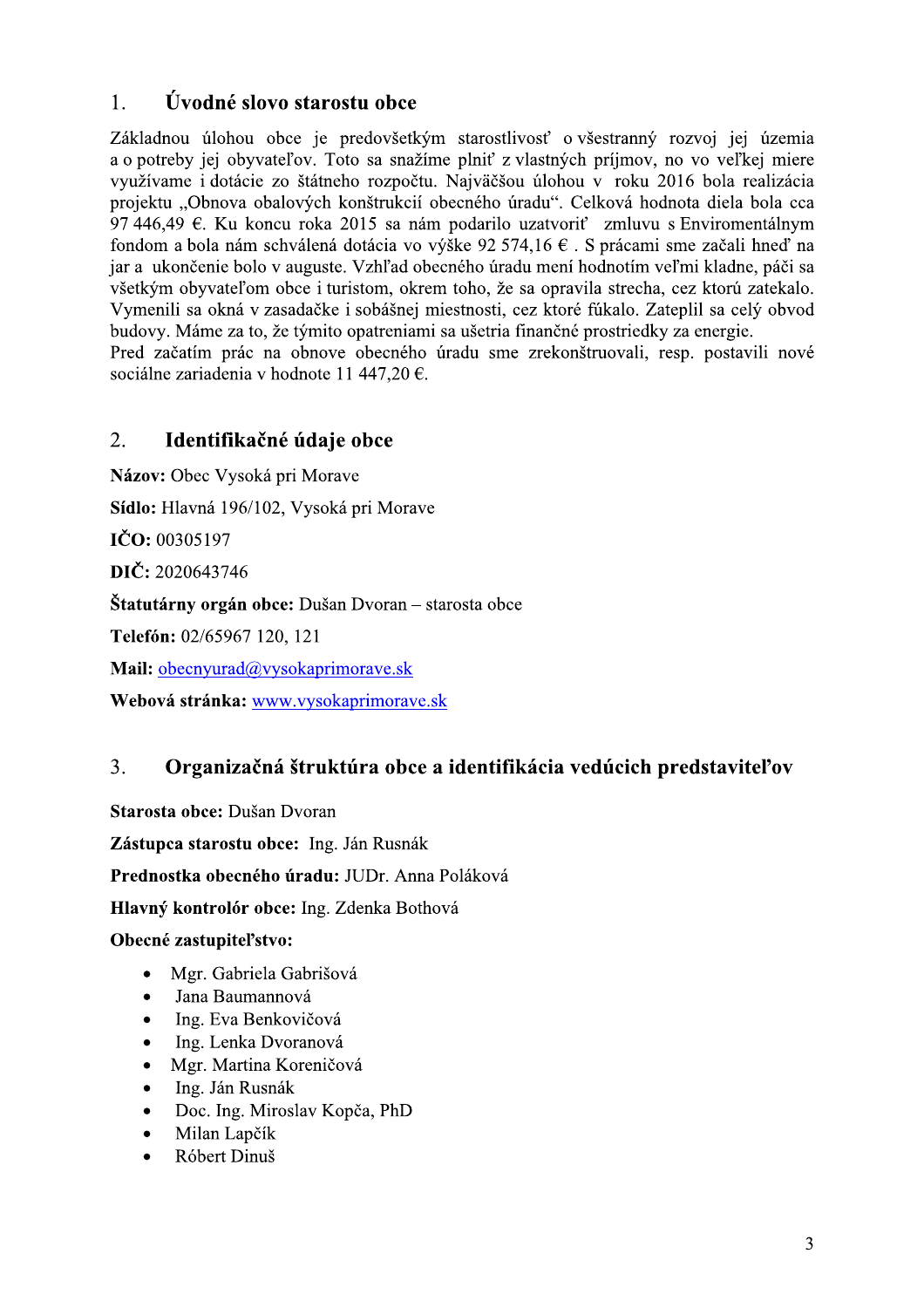# Komisie pracujúce pri obecnom zastupiteľstve:

- finančná
- pre výstavbu a správu obecného majetku  $\bullet$
- poriadková  $\bullet$
- kultúrna

# Obecný úrad:

- referentky Dana Koreničová, Mgr. Andrea Kršková, Hana Malcherová,  $\bullet$ Zdenka Madejová
- technickí pracovníci Karol Dvoran, Jozef Korenič, Roman Szalay, Pavol Kopča, Eduard Targoš, Ivan Salay, Štefan Salay

Rozpočtové organizácie: samostatný právny subjekt Základná škola s materskou školou, Hlavná 37, Vysoká pri Morave

## $\overline{4}$ . Poslanie, vízie, ciele

Poslaním obce, je okrem starostlivosti o jej občanov a ich potreby, tiež chrániť jej majetok, nakladať s ním hospodárne, efektívne a ekonomicky. Úlohou starostu, ako štatutárneho zástupcu a jeho manažmentu-obecného zastupiteľstva nie je majetok obce predávať, ale naopak ho zveľaďovať a rozširovať. Zásady nakladania s majetkom obce upravuje všeobecnezáväzné nariadenie obce. Najväčšou položkou rozpočtu obce sú dane z príjmov územnej samosprávy. Tento podiel je podmienený počtom obyvateľov. Je logické, že čím viacej obyvateľov je v obci prihlásených k trvalému pobytu, tým vyšší výnos z príjmu napĺňa obecnú pokladňu. Preto je našou víziou vytvárať také podmienky pre našich obyvateľov, ktoré sem prilákajú stále nových občanov. Obec má vyhotovený Plán hospodárskeho a sociálneho rozvoja, ktorý sa stále dopĺňa a aktualizuje. Našim cieľom je vytvárať stále lepšie podmienky pre výstavbu či už rodinných domov alebo hospodársko-priemyselných objektov. Snažíme sa vylepšovať obchod a služby pre občanov. Každoročne pripravujeme bohatý kultúrny život, vylepšujeme tradičné kultúrne akcie, ktoré by do našej dediny prilákali väčší počet turistov. Medzi našu najväčšiu udalosť patrí "Vítanie letného slnovratu", ktorú poznajú i ľudia za hranicami našej dediny. Do popredia sa dostáva i jesenná akcia Bosorky a jesenné varenie gulášu, ktorého sa zúčastňuje stále viac a viac priaznivcov.

## Základná charakteristika konsolidovaného celku - Obce Vysoká pri 5. Morave a ZŠ s MŠ Vysoká pri Morave

Obec je samostatný územný samosprávny a správny celok Slovenskej republiky. Obec je právnickou osobou, ktorá samostatne hospodári s vlastným majetkom a s vlastnými príjmami. Základnou úlohou obce pri výkone samosprávy je starostlivosť o všestranný rozvoj jej územia a o potreby jej obyvateľov.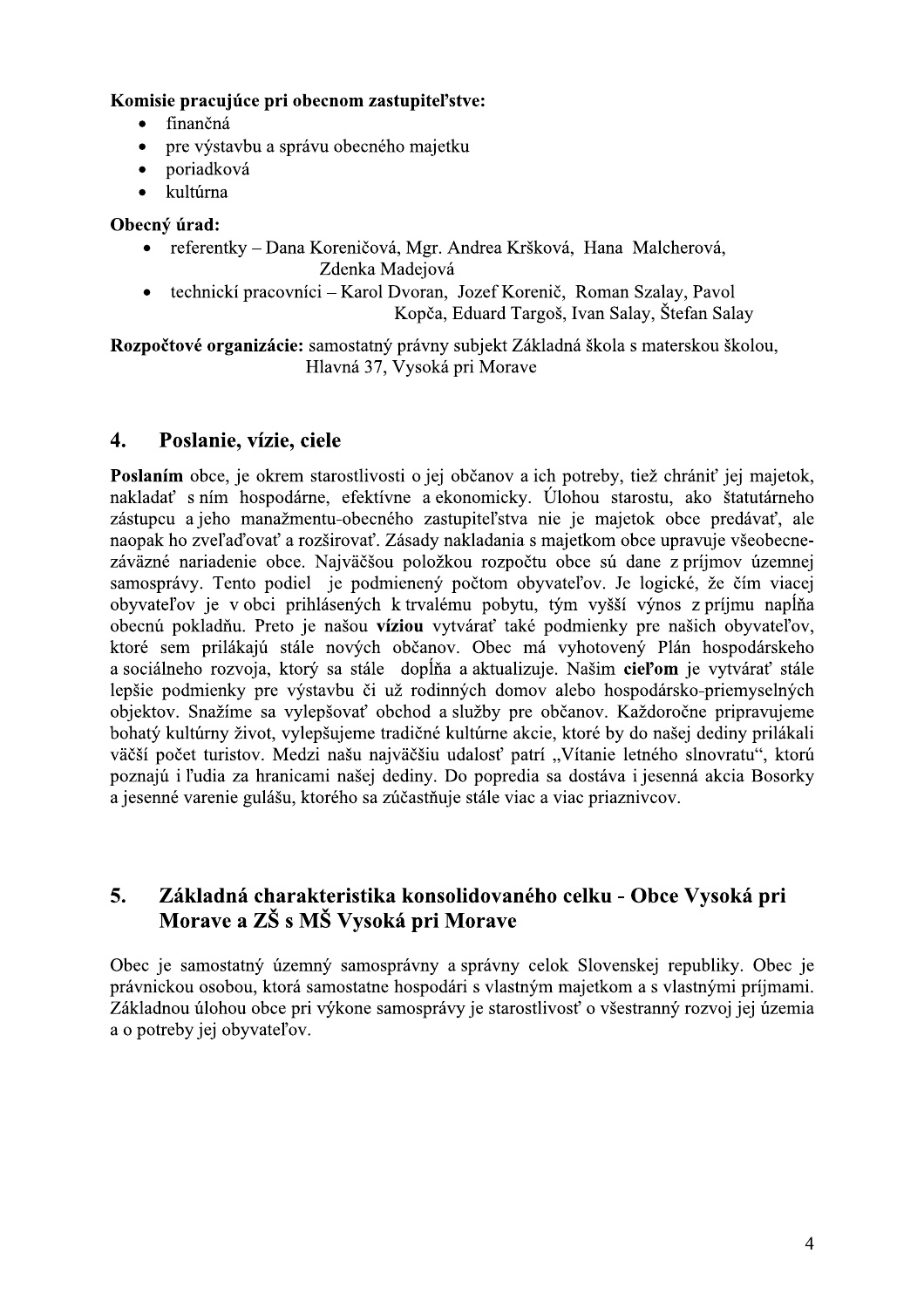# 5.1 Geografické údaje

# Geografická poloha obce:

Obec Vysoká pri Morave /Hochštetno/ sa nachádza na juhozápadnom Slovensku na Záhorí pri rieke Morave v nadmorskej výške 145 metrov a je situovaná 27 kilometrov severozápadne od hlavného mesta Slovenskej republiky – Bratislavy. Patrí do okresu Malacky.

Do katastra obce patria významné prírodné rezervácie Dolný les a Horný les vyhlásené na ochranu vzácnych biotopov lužného lesa a rezervácia Rozporec s vlhkým dubovo-jaseňovým lesom prechádzajúcim do pieskov s typickou pieskomilnou vegetáciou. V blízkosti obce sa nachádzajú aj rozsiahle vodné plochy vzniknuté po vyťažení štrku.

Obec je dobre známou a charakteristickou pre svoju špecifickú polohu priamo na brehu rieky Moravy, ktorej stredom prebieha štátna hranica so susedným Rakúskom. Obec je zároveň križovatkou viacerých cyklotrás, najnavštevovanejšia smerujúca popri rieke Morava až do Devína, k sútoku Moravy a Dunaja. V obci Vysoká pri Morave dnes žije 2153 obyvateľov. Obec má bohatú tradíciu a ľudový folklór typický pre túto časť regiónu Dolné Záhorie.

Piesočnaté terasy /vŕšky/, ktoré sa západojužne vyskytujú za Stupavou a Devínskym Jazerom, pokračujú smerom na západ k rieke Morave a tvoria vlastný územný priestor obce Vysoká pri Morave. Jej pôdorys je rozložený na vzájomne prepojených terasách, ktoré na ľavom brehu rieky Moravy vytvorili pomerne vysoké brehy. Pásmo terás smerom na východ klesá do dvoch výrazných nížin /mokrín/, ktoré miestne obyvateľstvo pomenovalo Muáka a Struhy. Tieto lokality boli ešte na začiatku 20 storočia v prevažnej miere pod vodou plné tŕstia a šašiny. Rástli tu kolónie vŕb, a keď opadla voda, dali sa v mlákach chytať ryby. Svoj neodmysliteľný životný priestor tu mali žaby, žubrienky, mloky a komáre.

V okolí obce i na jej vlastnom územnom priestore je množstvo kvalitného štrku a piesku, ktoré sa tu vo veľkom ťažia i dnes. Zloženie pôdy v chotári obce je veľmi rozmanité, od prevažujúcich suchých pieskov až po veľmi úrodné hlinovité nánosy, ktoré po stáročia prinášala rozvodnená rieka Morava. Pri pozornejšom skúmaní okolia je zrejmé, že rieka Morava sa pred definitívnym zregulovaním vylievala z koryta v širokých pásmach. Rieka v mäkkom teréne meandrovala a svojou silou tvorila ramená, "jazérka a jamky."

Chotár obce mal ešte do 1. polovice 20. storočia bohaté a rozmanité vodstvo. Bola to napríklad prítoková riečka Rudava, ktorá v priestore obce za kaplnkou sv. Jána Nepomuckého vtekala do Moravy. Riečka Rudava pramenila v Malých Karpatoch pri obci Kuchyňa a pretekala cez obecný chotár pod viacerými názvami: Centnúz, Horná a Dolná Rudávka, Pustý vrch, Zbrodky, Rudava a Špár. Okrem tečúcich vôd sa v chotári obce nachádzali, a čiastočne ešte nachádzajú, stojace vody: Hrubé a Maué močiduo, Achtarín, Iziglonit, Malina, Morávka, Šrek, Zbrodky, Jazérko, Studené jamy, Máselné jamy, Všivavé jamy, Husaiho jamka, Dvoranových jamka, Bezedné, Brombír, Kakvica a Stará kakvica.

V období rokov 1965 – 75 sa v chotári obce vykonali viaceré melioračné zásahy, čo spôsobilo postupný a niekde definitívny zánik stojatých vôd, ktoré utvorila rieka Morava. V uvedenom období sa zároveň začali vytvárať nové umelé vodné plochy, ktoré súviseli s ťažbou štrku. Vznikli "šutrovne" v priestore Axi a za železničnou traťou Pri Hakáčkoch, ako aj v lokalite Dúhé. Poslednou vznikajúcou vodnou plochou je veľká štrkovňa za hrádzou rieky Moravy v priestore lúk Dolného lesa.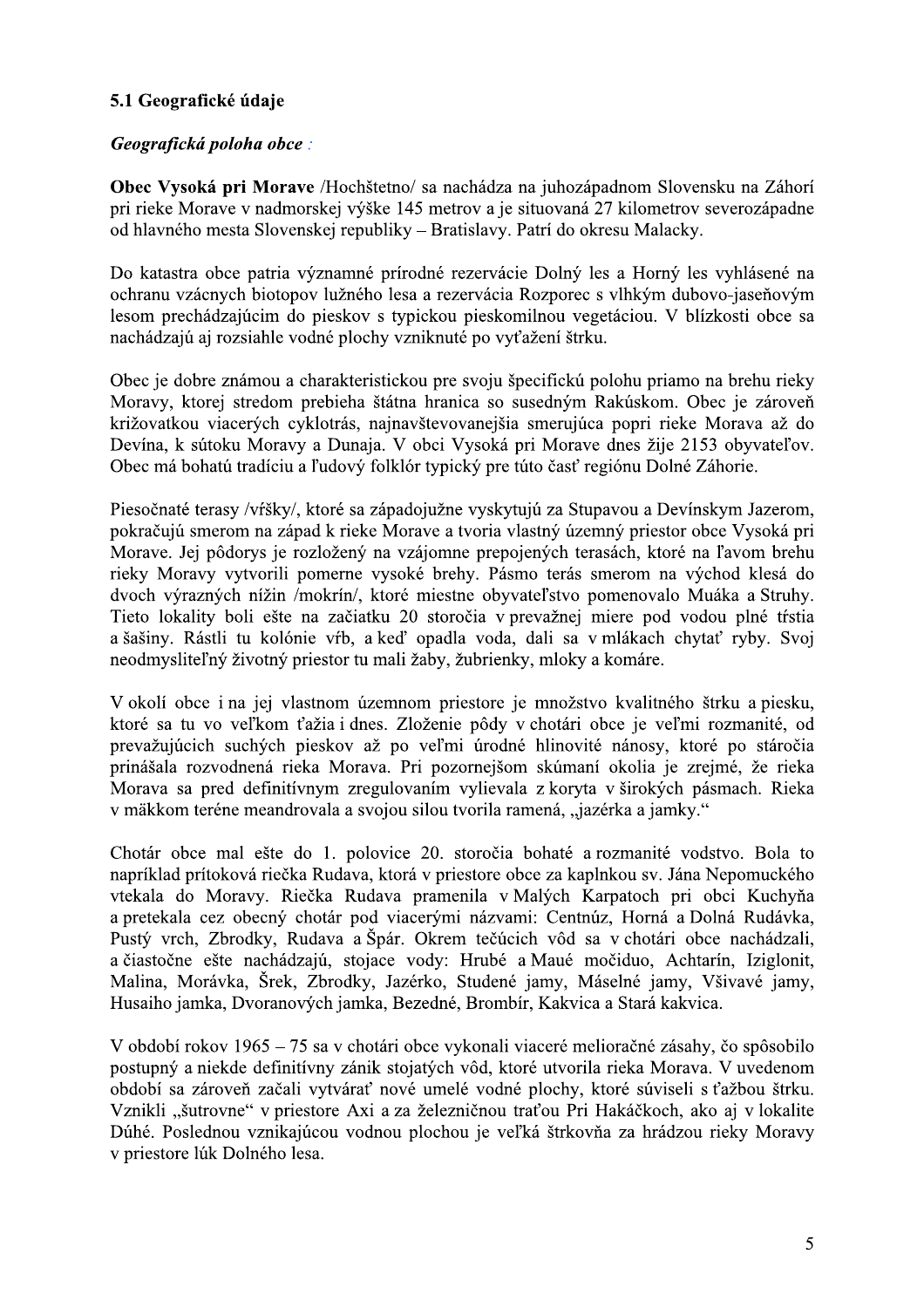V chotári obce sa vyskytujú tri lesné pásma, ktoré sa členia na viacero častí. Najväčším lesom v chotári obce je Horný les, ktorý sa delí na viacero úsekov, ďalej Dolný les siahajúci až pod Marchegg. Severovýchodne sa za obcou nachádza les Rozporec. V týchto lesoch možno nájsť urastené jedince jaseňa, duba, brestu. Hojne tu rastie hrab, klen, lipa, lieska a topoľ. V chotári obce existoval ešte do začiatku 20. storočia borovicový les "Borník", ktorý sa však vyťažil a jeho priestor sa zalesnil agátovým náletom. V podmoknutých priestoroch chotára a blízkosti vôd sa vyskytuje vŕba, jelša a viaceré druhy topoľa. Po medziach chotára rástli kolónie divokých sliviek "trňulí", čiernej bazy, šípok, hlohu, planých hrušiek. Tieto kríkové pásy boli domovom poľnej zveriny, kde nachádzali prirodzený úkryt. Zmenou v pôdnom fonde po roku 1950 /od vzniku JRD/ medze postupne zanikali a dnes už iba ojedinele možno objaviť zvyšky ich pôvodnej krásy.

Z ovocných kultúr obce dominovala ešte do 1. polovice 20 storočia moruša /"malina"/, ktorá rástla azda v každom dvore. Ojedinele sa pestovala hruška, tzv. Margita a Krvávka. Až v období medzi dvoma svetovými vojnami sa všeobecne zvýšila úroveň v pestovaní šľachteného ovocia. V pôdnych a klimatických podmienkach obce sa tu veľmi dobre darí vlašským orechom, čerešniam, hruškám, slivkám, jabloniam. Importované teplomilné kultúry /marhuľa, broskyňa, vinič/ tu nemajú vhodné podmienky, pretože nízke teploty v jarnom období /častý výskyt mrazov/ ich poškodzujú v plnom kvete.

Zloženie pôdy v obci a jej okolí vyhovuje pestovaniu kvalitnej koreňovej zeleniny /petržlen, mrkva/, no najmä chýrnym uhorkám a kapuste. Koncom 19. storočia sa v chotári obce začala pestovať cukrová repa, ktorá sa spracovávala v susednej obci Záhorská Ves, kde sa vybudoval cukrovar. Dlhodobú tradíciu tu má pestovanie zemiakov, kukurice, strukovín. Dobré výsledky sa dosahujú v pestovaní obilnín a kŕmnych zmesí.

Obecný chotár Vysokej pri Morave hraničí s katastrom obcí: Záhorská Ves, Láb a Zohor. Na západnej strane vytvára prirodzenú hranicu obecného chotára rieka Morava. Chotárne polia obce majú svoje úradné názvy, ktoré sa po prvý raz objavujú na katastrálnej mape z roku 1896.

Miestne obyvateľstvo si však pre vlastnú potrebu rozdelilo obecný chotár na štyri časti: Horné pole, Dolné pole, U Jakubovskej cesty, U Zohorskej cesty. Každá časť má vnútorné členenie i špecifické pomenovanie, čo umožňovalo obyvateľom rýchlu, no najmä jasnú orientáciu. V Hornom poli sa používali tieto názvy: Hore, U Congerskej cesty, U obrázku, V lípiu, Dúhé, Za Zbrodkem, Pod Dúhima. Dolné pole sa člení na: Kozliská, Pri Boží muce, V Dražce, Jelení Grba, Pod Jelení Grbú, V Kolobarich, Vodoteče, Murnice, U Otoka, Špice, U Mostku, Konopné záhrady, V muáce. U Jakubovej cesty ide o názvy: Pod Majírem, U chodníka, V obecné jamce, Za mauým Axím, Za hrubým Axím, V Axu, Za Axké vŕšky, Pri potoku, Na Pustém vrchu, Za hrubú hrázú, Domkárske, U výhona, Pod Rozporcem. U zohorskej cesty sú pomenovania: Pod Grbú, Za cigáňovým, Kuriášske, pri Gabrišových kríži, na Širokých, U jamy, Dúhé u jamy, U zajačiny, Struhy, Noviny.

Posledná regulácia rieky Moravy /1939 -1942/ s konečnou platnosťou obmedzila záplavy v chotári obce. Dnes sa rieka Morava rozvodňuje iba po priľahlých lúkach, ktoré sú ohraničené umelou hrádzou. Lúky Horného a Dolného lesa ostali jediným územím, ktorého sa nedotkli zmeny v pôdnom fonde a zachovala sa tu pôvodná monokultúra. Získavanie sena z týchto lúk bolo pre viacerých obyvateľov obce ešte do 1. polovice 20. storočia zdrojom obživy. Roľníci predávali "hochštecké seno" ako dobre platený a vyhľadávaný tovar v Bratislave a v neďalekej Viedni. Podľa pamätníkov tu rástla veľmi kvalitná a bohatá tráva, ktorá pred kosením dosahovala výšku konského chrbta. O bohatú úrodu sa každoročne postarala rieka Morava, ktorá periodickými záplavami v jarnom období zabezpečovala vlastne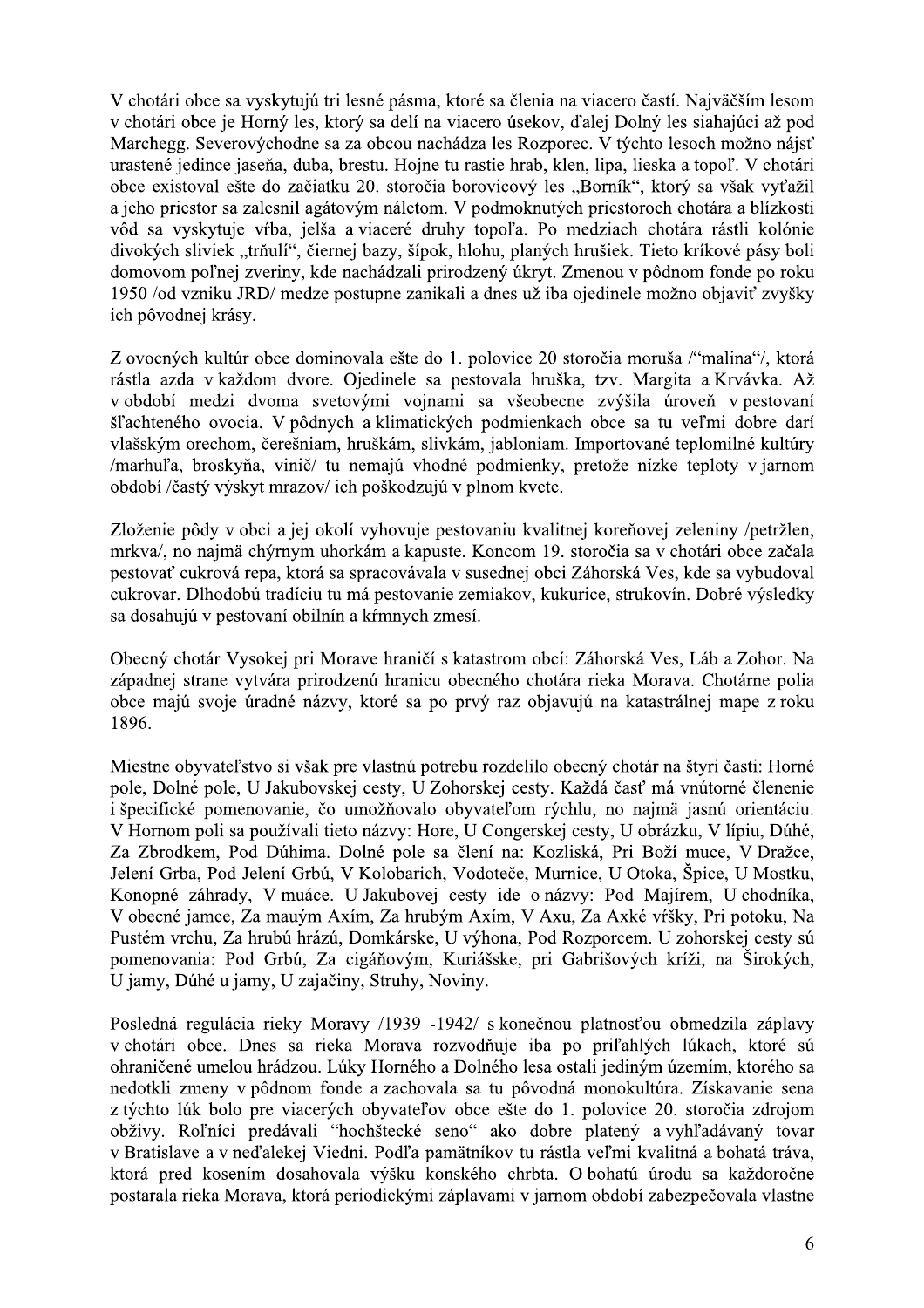prirodne hnojenie. Ak vsak rieka Morava nezaplavila luky pred vegetacnym obdobim, trava dobre nenarastla, bola kratka nekvalitna a "seno byuo kyseue".

Rieka Morava alokolite vodstvo, polia luky, lesy almierne podnebie ucarovali prvym obyvateľom nasej prehistorie i vlastnej historie ej prit

prírodné hnojenie. Ak však rieka Morava nezaplavila lúky pred vegetačným obdobím, tráva<br>dobre nenarástla, bola krátka nekvalitná a "seno byuo kyseué".<br>Rieka Morava a okolité vodstvo, polia lúky, lesy a mierne podnebie učar prírodné hnojenie. Ak však rie<br>dobre nenarástla, bola krátka ne<br>Rieka Morava a okolité vod:<br>obyvateľom našej prehistórie<br>doklady o svojej prítomnosti.<br>Obcou prechádza železničná tra<br>Návštevníci obce majú široký<br>pre futbal, prírodné hnojenie. Ak však rieka M<br>dobre nenarástla, bola krátka nekva<br>Rieka Morava a okolité vodstvo,<br>obyvateľom našej prehistórie i vl<br>doklady o svojej prítomnosti.<br>Obcou prechádza železničná trať<br>Návštevníci obce majú š dobre nenarástla, bola krátka nekvalitná<br>
Rieka Morava a okolité vodstvo, pol<br>
obyvateľom našej prehistórie i vlastne<br>
doklady o svojej prítomnosti.<br>
Obcou prechádza železničná trať<br>
Návštevníci obce majú široký výber m<br>
p u široky vyber možnosti sporto o kyseué".<br>
sy a mierne podnebie učarovali prvým<br>
Mnohí z nich nám tu zanechali bohaté<br>
trovania na vybudovaných športoviskách<br>
dectva si môžu vybrať dostihový alebo<br>
odmienky nielen prírodné, ale i ľudský<br>
lhšieho rekreač dobre nenarástla, bola krátka nekvalitná a "seno byuo kyseué".<br>
Ricka Morava a okolité vodstvo, polia lúky, lesy a mierne podnebie učarovali prvým<br>
obyvateľom našej prehistórie i vlastnej histórie. Mnohí z nich nám tu zane e futbal, tenis, plazovy volejbal; priaznivci jazdectva si možu vybrať dostihovy alebo olité vodstvo, polia lúky, lesy a mierne podn<br>
rehistórie i vlastnej histórie. Mnohí z nich nán<br>
mmosti.<br>
ezničná trať<br>
ijú široký výber možností športovania na vybud<br>
ižový volejbal; priaznivci jazdectva si môžu v<br>
Prostr dstvo, polia lúky, lesy a mierne podnebie uč<br>
e i vlastnej histórie. Mnohí z nich nám tu zar<br>
rať<br>
ý výber možností športovania na vybudovaných<br>
olejbal; priaznivci jazdectva si môžu vybrať d<br>
die ponúka vhodné podmienky n parkurovy typ koni. Prostredie ponuka vhodne podmienky nielen prirod obyvateľom našej prehistórie i vlastnej histórie. Mnohí z nich nám tu zanechali bohaté<br>doklady o svojej prítomnosti.<br>Obcou prechádza železničná trať<br>Návštevníci obce majú široký výber možností športovania na vybudovaných š e rozvoj agroturistiky s moznosťou dlhsieho rekrea doklady o svojej prítomnosti.<br>
Obcou prechádza železničná trať<br>
Návštevníci obce majú široký výber možností športovania na vybudovaných športoviskách<br>
pre úlbal, tenis, plážový volejbal; priaznivci jazdectva si môžu vybrať doklady o svojej prítomnosti.<br>
Obcou prechádza železničná trať<br>
Návštevníci obce majú široký výber možností<br>
pre futbal, tenis, plážový volejbal; priaznivci<br>
parkúrový typ koní. Prostredie ponúka vhodn<br>
potenciál pre rozvo Obcou prechádza železničná<br>Návštevníci obce majú širok<br>pre futbal, tenis, plážový v<br>parkúrový typ koní. Prostre<br>potenciál pre rozvoj agrotur<br>ubytovacími i stravovacími s<br>Obec ponúka široké možnos<br>chodník pre cykloturistov Obcou prechádza železničná trať<br>
Návštevníci obce majú široký výber možnosti športovania na vybudovaných športoviskách<br>
pre futbal, tenis, plážový volejbal; priaznivci jazdectva si môžu vybrať dostihový alebo<br>
prakúrový ty Návštevníci obce majú široký výber<br>pre futbal, tenis, plážový volejbal;<br>parkúrový typ koní. Prostredie pont<br>potenciál pre rozvoj agroturistiky s<br>ubytovacími i stravovacími službami.<br>Obec ponúka široké možnosti rekrea<br>chodn níci obce majú široký výber možností športovar<br>
sal, tenis, plážový volejbal; priaznivci jazdectva<br>
sal, tenis, plážový volejbal; priaznivci jazdectva<br>
sal pre rozvoj agroturistiky s možnosťou dlhšieh<br>
cími i stravovacími Návštevníci obce majú široký výber možnost<br>pre futbal, tenis, plážový volejbal; priaznivo<br>parkúrový typ koní. Prostredie ponúka vhoc<br>potenciál pre rozvoj agroturistiky s možnosť<br>ubytovacími i stravovacími službami.<br>Obec po Návštevníci obce majú široký výber možností športovania na vybudovaných špre futbal, tenis, plážový volejbal; priaznivci jazdectva si môžu vybrať dosparkúrový typ koní. Prostredie ponúka vhodné podmienky nielen prírodné, p

oke moznosti rekreacneho vyzitia, nivou rieky Moravy pred avskeho Jana, ktory prirodzene krizuje Malokarpatskú vinnú cestu smerujúc

ska Ves, Zohor, Lab, Stupava

Celková rozloha obce : 33,57 km/2

*Nadmorska výska* : 145 metrov na morom

# 5.2 Demografické údaje

**Struktura obyvateľstva podľa nabozenskeho vyznamu** : obyvateľstvo je rin

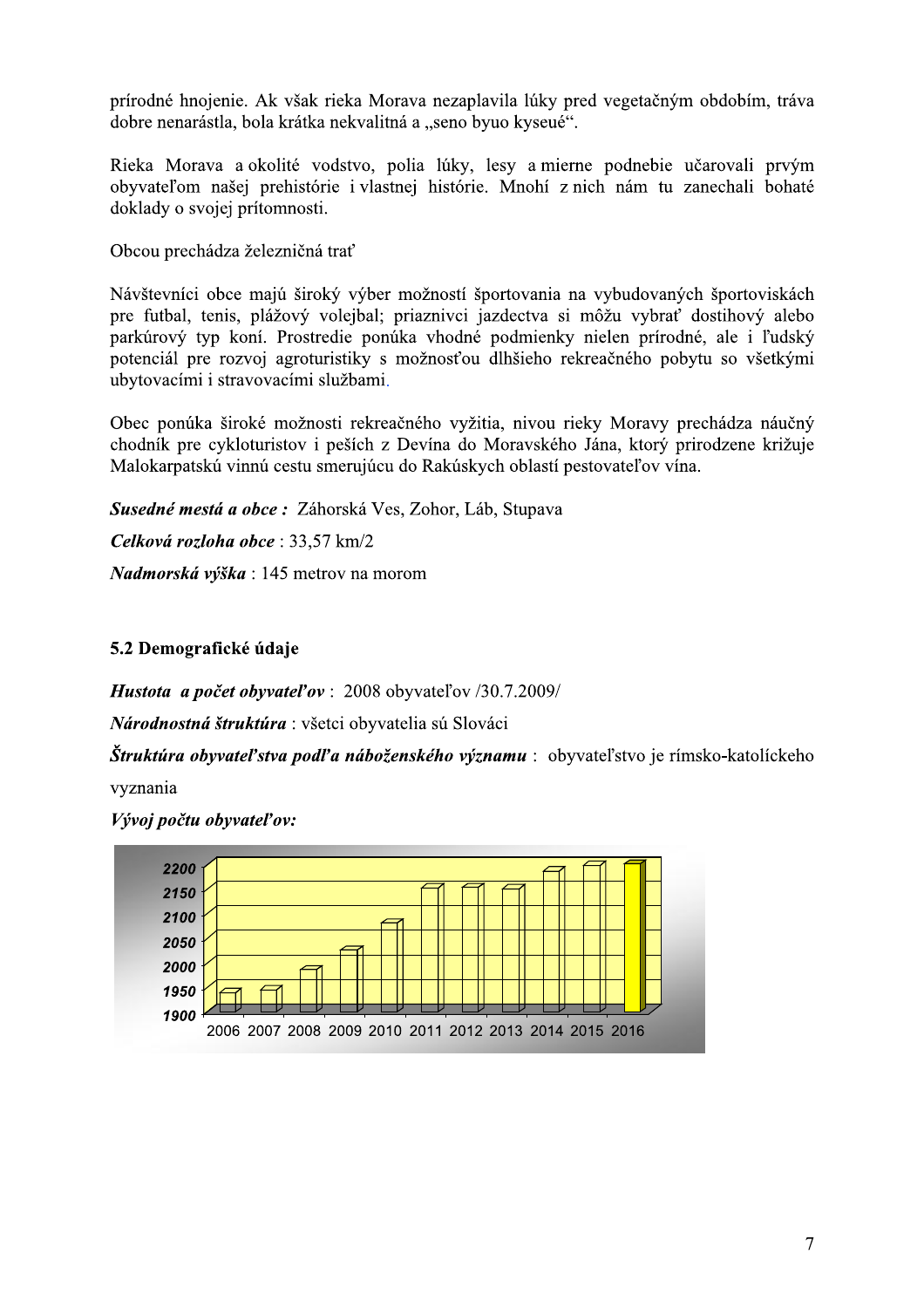# 5.3 Ekonomické údaie

Nezamestnanosť v obci: graf zobrazuje počet nezamestnaných v Obci Vysoká pri Morave



*Nezamestnanosť v okrese:* graf udáva mieru nezamestnanosti v % v okrese Malacky vypočítanú z celkového počtu uchádzačov o zamestnanie.

/čerpané z údajov ÚPSVa $R$  – odbor informatiky a metodiky IS/



Vývoj nezamestnanosti: z uvedených grafických porovnaní vyplýva, že nezamestnanosť v obci v roku 2016 stúpala začiatkom roka, no v druhej polovici klesala i napriek tomu, že nezamestnanosť v okrese bola s porovnaním s minulými rokmi výrazne nižšia.

# 5.4 Symboly obce

Erb obce: Na modrom pozadí so zelenou lúkou pyšne stojí Svätý Ondrej Apoštol, patrón našej obce, v ruke drží žltý ondrejský kríž - symbolizujúci ukrižovanie apoštola Ondreja. Po oboch jeho stranách sú umiestnené ryby – ako znak toho, že obec založili na konci 13. storočia nemeckí rybári z Devína, ktorí pozdĺž toku rieky Moravy hľadali bohaté loviská – ramená.



Vlajka obce: tvorí ju modrý podklad s prekríženým kosým ondrejským krížom žltej farby /tak ako u erbu/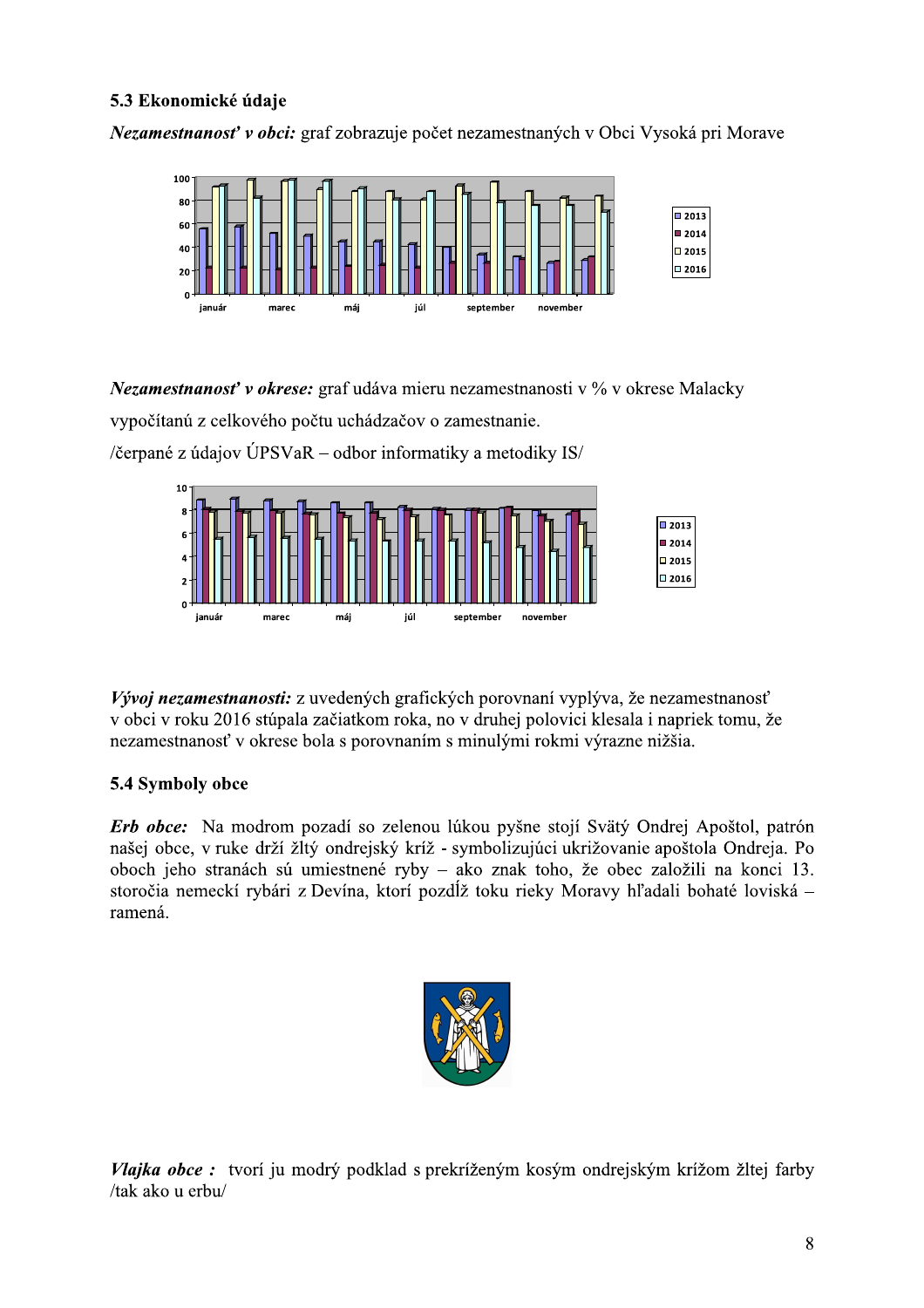

# 5.5 História obce

V historických záznamoch sa uvádza, že obec bola pravekým sídliskom a pohrebiskom. Nachádzajú sa tu slovenské žiarové hroby zo 6. - 7. storočia, ako i z veľkomoravského obdobia. Obec sa prvýkrát písomne zmieňuje v listine z roku 1271 pod názvom Znoyssa. V stredoveku bola poddanskou obcou pajštúnskeho, resp. stupavského panstva. V 16. storočí sa tu usadili chorvátski kolonisti. Rieka Morava v jej blízkosti bola zdrojom obživy a príjmu z vyberania mýta za prevoz cez rieku. Už v roku 1697 tu založili cech rybárov. Okrem rybolovu a poľnohospodárstva sa obyvatelia venovali včelárstvu a výrobe úžitkových predmetov z tŕstia.

Nemecký názov obce bol Hochstetten, ďalší nemecký názov používaný v 19. storočí – Hochstädten poukazuje na to, že obec mala v tomto období ráz mestečka. Nachádzala sa tu pálenica, rafinéria liehu a neskôr aj parný mlyn. Napriek tomu časť obyvateľov odchádzala na sezónne poľnohospodárske práce do Dolného Rakúska. Od roku 1953 sa v katastri obce ťaží zemný plyn.

# 5.6 Pamiatky

Významnou kultúrno-historickou pamiatkou je rímsko-katolícky, pôvodne barokový kostol sv. Ondreja Apoštola a kaplnky sv. Rocha a Vendelína z 19. storočia a sv. Jána Nepomuckého tiež z 19. storočia. Po roku 1660 ho prestavali a v roku 1892 rozšírili a v súčasnej dobe vytvára priestor pre medzinárodnú spoluprácu chrámových speváckych zborov.

# 5.7 Významné osobnosti obce

V histórii obce sa objavujú mená ľudí, ktorí sa podieľali na zviditeľnení nielen obce, ale aj



yberáme ľudového umelca Ignáca Vincka Hošteckého, športovcov s i - Zoltána Imricha Halmaja, dvojnásobného olympijského víťaza v 04,1905, 1908, Jána Šimoniča - majstra sveta v ťažkej váhe o Zoltánovi Imrichovi Halmayovi

bol v roku 2005 postavený v strede obce pred kultúrnym domom pamätník.

## 6. Plnenie funkcií obce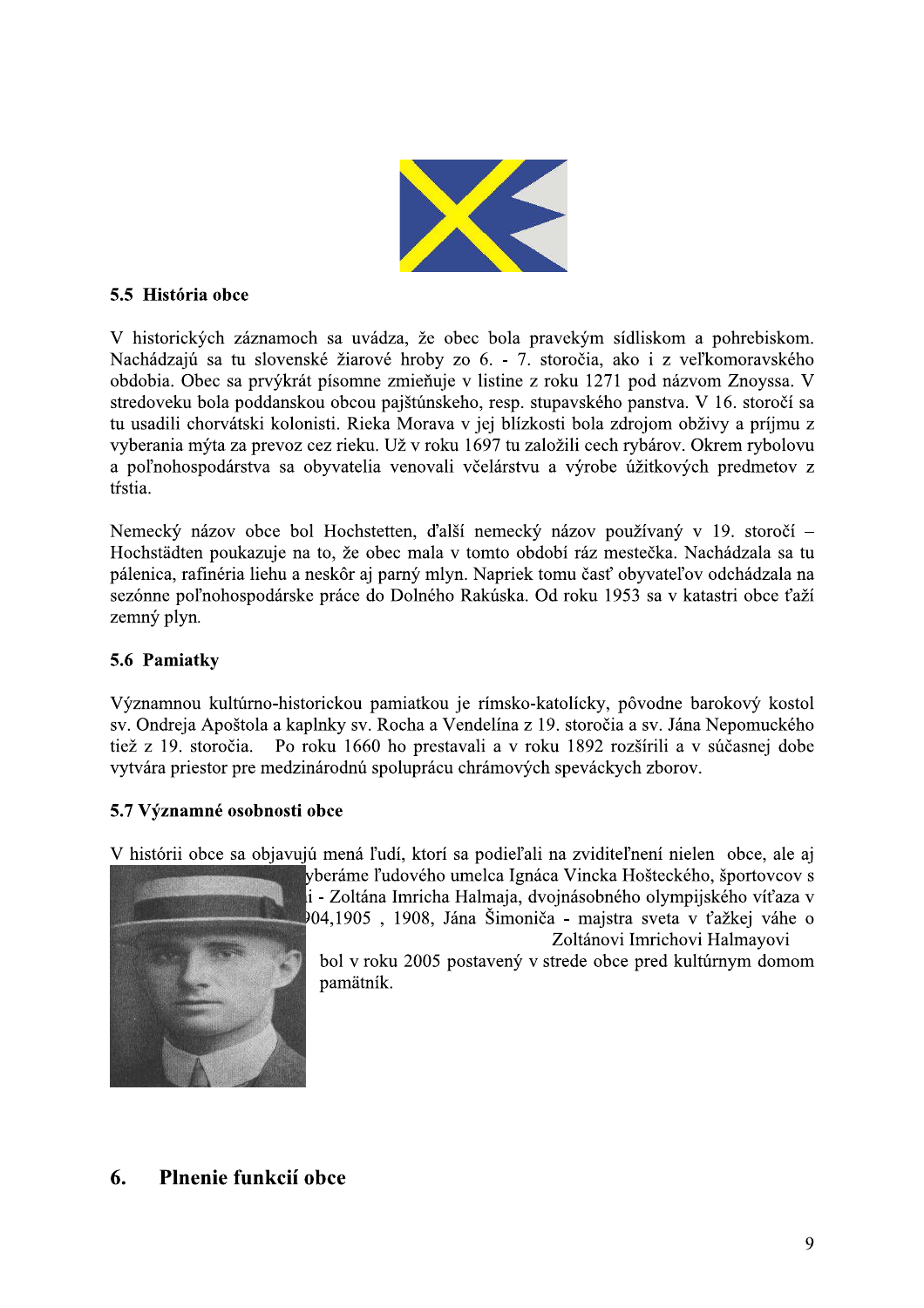# 6.1 Výchova a vzdelávanie

V súčasnosti výchovu a vzdelávanie detí v obci poskytuje samostatný právny subjekt Základná škola s materskou školou Vysoká pri Morave. Deti navštevujú 9 tried základnej školy, 3 triedy v materskej škole a po vyučovaní 2 triedy školského klubu detí.

# 6.2 Zdravotníctvo

Zdravotnú starostlivosť v obci poskytujú:

- obvodná lekárka MUDr. Chmelová,
- praktická lekárka pre deti a dorast MUDr. Jenisová

Od 1, 9, 2013 funguje nové zdravotné stredisko, ktoré sa nachádza na Krátkej ulici č. 548. Sú to zrekonštruované priestory bývalej starej materskej školy. Každá ordinácia /zubná, dorastová i obvodná/ má vlastnú čakáreň, moderne zariadenú miestnosť pre sestričku i lekárku. V čakárňach sú umiestnené televízne prijímače, pre skrátenie čakacieho času pacientov. V týchto priestoroch je zriadená i nová lekáreň. Od 1. 6. 2016 nemáme v obci zubnú lekárku. Najbližšia stomatologická ambulancia je v susednej obci Zohor, kde ordinuje MUDr. Veselá.

# 6.3 Sociálne zabezpečenie

Sociálne služby v obci zabezpečuje obecný úrad v spolupráci s občanmi obce.

# 6.4 Kultúra

Spoločenský a kultúrny život v obci zabezpečuje kultúrna komisia pri obecnom zastupiteľstve v spolupráci so spoločenskými organizáciami, ktoré vykazujú v obci činnosť – obecný futbalový klub, jednota dôchodcov, miestna organizácia červeného kríža, dobrovoľný hasičský zbor.

# 6.5 Hospodárstvo

# Najvýznamnejší poskytovatelia služieb v obci:

ALAS Slovakia s. r. o. BERTI + **BERTO-lgnác Bertovič** Bufet pod šancem COOP Jednota Senica SD Drogéria ENVITEAM s.r.o. Espreso u Kveta JUKO - Jazdecký klub **JURKY-HAYTON s.r.o.** Kaderníctvo Jana Kaderníctvo Jarka Kaderníctvo Martina

**Bratislava** Hlavná 1 Hlavná 1 Riečna 52/14 Nám. oslobodenia 290 Nám. oslobodenia 290 Továrenská Hlavná 72 Hlavná 1. Hlavná 1 Hlavná 177 Robotnícka 816 Robotnícka 437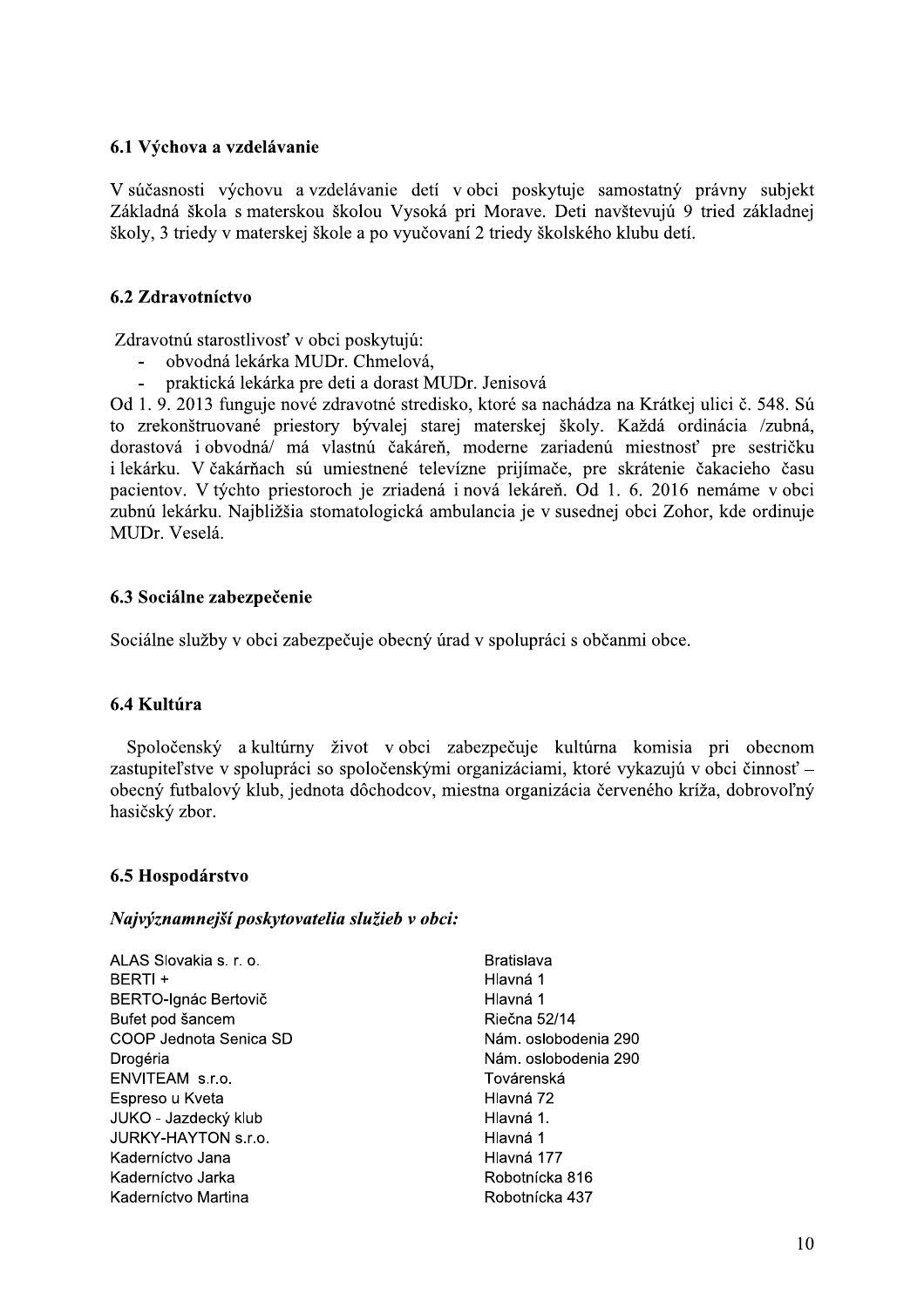| KOPLATEC s.r.o.                       | Továrenská           |
|---------------------------------------|----------------------|
| Kozmetika BIBI                        | Hlavná 177           |
| <b>MYKOPESTA</b>                      | Hlavná               |
| Ovocie, zelenina, kvety - Večierka    | Hlavná 147/22        |
| Pavel Benkovič                        | Hlavná 1             |
| <b>Hostinec Oravec</b>                | Nám. A. Kadnára 408  |
| Pohrebníctvo Solamen                  | Hlavná 98            |
| Potraviny Bročka                      | Hlavná ul.           |
| Potraviny, rozličný tovar             | Hlavná 195/101       |
| Predajňa potravín Prokeš              | Družstevná 275       |
| Reštaurácia Bocian                    | Hraničiarska         |
| Slovenská Pošta Banská Bystrica       | Dunajská Streda      |
| Stavebniny-Ludovít Dvoran             | Hlavná 1             |
| Stávková kancelária Niké spol. s r.o. | Nám. oslobodenia 290 |
| Šenk u Gašpara                        | <b>Hlavná 124/80</b> |
|                                       |                      |

Úplne zanikla v obci poľnohospodárska výroba, udržal sa len chov koní /JUKO/. Na druhej strana sa rozmáha obchod a služby. Udržali sa aj zariadenia poskytujúce služby – hlavne kadernícke.

Na základe uvedených skutočností si myslíme, že i v budúcnosti sa obec bude orientovať na odvetvie obchodu a služieb poskytovaných pre občanov.

## 7. Informácia o vývoji obce z pohľadu rozpočtovníctva

Základným nástrojom finančného hospodárenia obce bol rozpočet obce na rok 2016. Obec v roku 2016 zostavila rozpočet podľa ustanovenia § 10 odsek 7) zákona č.583/2004 Z.z. o rozpočtových pravidlách územnej samosprávy a o zmene a doplnení niektorých zákonov v znení neskorších predpisov.

Rozpočet obce na rok 2016 bol zostavený ako vyrovnaný.

Bežný rozpočet bol zostavený ako vyrovnaný.

Hospodárenie obce sa riadilo podľa schváleného rozpočtu na rok 2016.

Rozpočet obce bol schválený obecným zastupiteľstvom dňa 18. 12. 2015 uznesením č.89/89/8/2015

Rozpočet bol zmenený trikrát:

- prvá zmena schválená dňa 14. 4. 2016 uznesením č. 112/17/2/2016
- druhá zmena schválená dňa 25. 8. 2016 uznesením č. 131/36/4/2016  $\overline{a}$
- tretia zmena schválená dňa 31. 12. 2016 rozhodnutím starostu

# 7.1 Plnenie príjmov a čerpanie výdavkov za rok 2016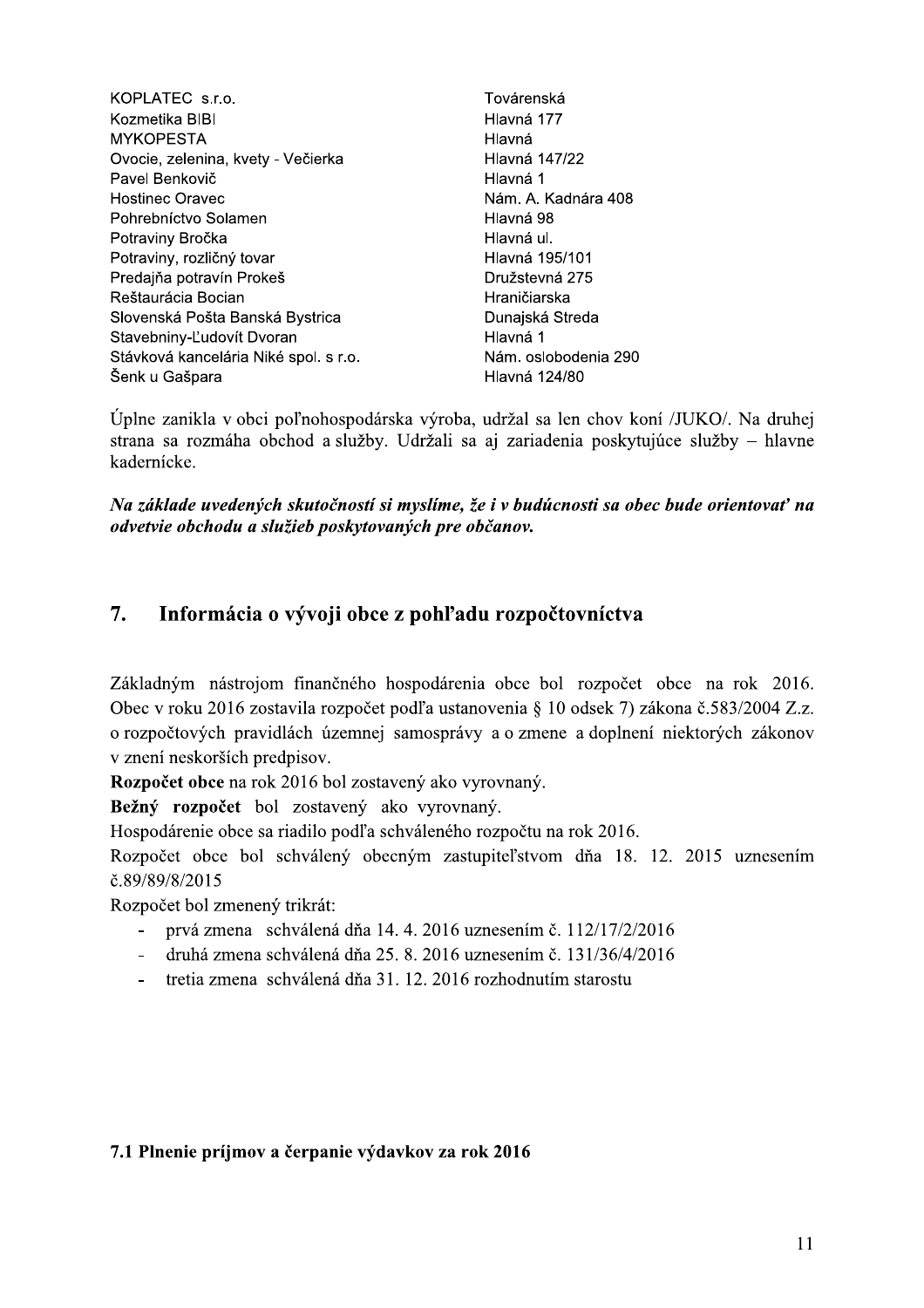|                                       | Rozpočet     | Rozpočet<br>po zmenách | Skutočné<br>plnenie príjmov/<br>čerpanie výdavkov<br>k 31.12.2015 | % plnenia<br>príjmov/<br>% čerpania<br>výdavkov |
|---------------------------------------|--------------|------------------------|-------------------------------------------------------------------|-------------------------------------------------|
| Príjmy celkom                         | 1 043 100,00 | 1 121 213,36           | 1 283 809,86                                                      | 114,50                                          |
| z toho:                               |              |                        |                                                                   |                                                 |
| Bežné príjmy                          | 1 030 100,00 | 1 066 213,36           | 1 166 709,26                                                      | 109,43                                          |
| Kapitálové príjmy                     | 0,00         | 0,00                   | 21 127,05                                                         |                                                 |
| Finančné príjmy                       | 13 000,00    | 55 000,00              | 95 973,55                                                         | 174,50                                          |
| Príjmy RO s právnou<br>subjektivitou  | 0,00         | 0,00                   | 26 097,63                                                         |                                                 |
| Výdavky celkom                        | 1 039 910,00 | 1 121 023,36           | 1 170 863,54                                                      | 104,44                                          |
| z toho:                               |              |                        |                                                                   |                                                 |
| Bežné výdavky                         | 575 410,00   | 620 660,46             | 625 181,71                                                        | 100,73                                          |
| Kapitálové výdavky                    | 17 500,00    | 29 236,90              | 36 133,23                                                         | 123,59                                          |
| Finančné výdavky                      | 24 000,00    | 24 000,00              | 24 000,00                                                         | 100,00                                          |
| Výdavky RO s právnou<br>subjektivitou | 423 000,00   | 447 126,00             | 485 548,60                                                        | 108,59                                          |
| Rozpočet obce                         |              |                        |                                                                   |                                                 |

# 7.2 Prebytok/schodok rozpočtového hospodárenia za rok 2016

| Hospodárenie obce                                         | Skutočnosť k 31. 12. 2016 v € |
|-----------------------------------------------------------|-------------------------------|
| Bežné príjmy spolu                                        | 1 435 682,52                  |
| z toho : bežné príjmy obce                                | 1 407 500,10                  |
| bežné príjmy RO                                           | 28 182,42                     |
| Bežné výdavky spolu                                       | 1 381 802,89                  |
| z toho : bežné výdavky obce                               | 850 662,51                    |
| bežné výdavky RO                                          | 531 140,38                    |
| Bežný rozpočet                                            | 53 879,63                     |
| Kapitálové príjmy spolu                                   | 3 670,80                      |
| z toho : kapitálové príjmy obce                           | 3 680,70                      |
| kapitálové príjmy RO                                      | 0,00                          |
| Kapitálové výdavky spolu                                  | 49 205,48                     |
| z toho : kapitálové výdavky obce                          | 49 205,48                     |
| kapitálové výdavky RO                                     | 0,00                          |
| Kapitálový rozpočet                                       | $-45534,68$                   |
| Prebytok/schodok bežného a kapitálového rozpočtu          | 8 3 4 4 , 9 5                 |
| Vylúčenie z prebytku                                      |                               |
| Upravený prebytok/schodok bežného a kapitálového rozpočtu | 8 3 4 4 , 9 5                 |
| Príjmy z finančných operácií                              | 83 526,76                     |
| Výdavky z finančných operácií                             | 12 000,00                     |
| Rozdiel finančných operácií                               | 71 526,76                     |
| PRÍJMY SPOLU                                              | 1 522 889,98                  |
| VÝDAVKY SPOLU                                             | 1 443 008,37                  |
| Hospodárenie obce                                         | 79 871,71                     |
| Vylúčenie z prebytku                                      | $\boldsymbol{0}$              |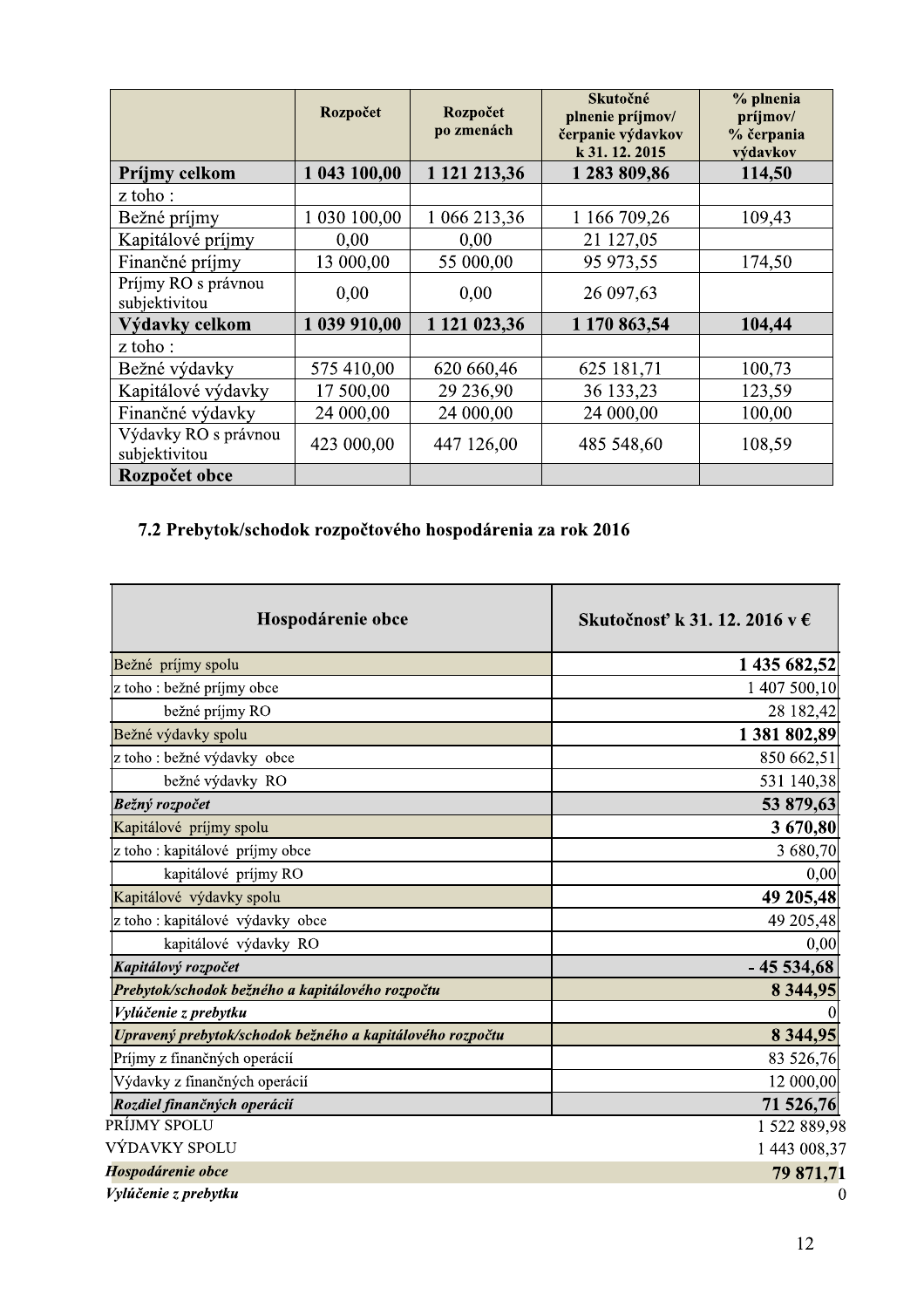*Cyracomé hospodárenie obce*<br> **29 871.71**<br> **Prebylis Propodárenie obce**<br> **Predbylis Propodárenie obce**<br> **Predbylis Proposition 19** simes 8 344.95 C zistený podľa ustanovenia § 10 ods. 3 písm. a) ab)<br> **Pridhylis Conserved** 

|                                      | Skutočnosť<br>k 31.12.2016 | Rozpočet na<br>rok 2016 | Rozpočet<br>na rok 2017 | Rozpočet<br>na rok 2018 |
|--------------------------------------|----------------------------|-------------------------|-------------------------|-------------------------|
| Príjmy celkom                        | 1522889,98                 | 1 128 650,00            | 1 167 650,00            | 1 209 250,00            |
| z toho:                              |                            |                         |                         |                         |
| Bežné príjmy                         | 1 407 500,10               | 1 128 650,00            | 1 167 650,00            | 209 250,00              |
| Kapitálové príjmy                    | 3 680,70                   | 0,00                    | 0,00                    | 0,00                    |
| Finančné príjmy                      | 83 526,76                  | 0,00                    | 0,00                    | 0,00                    |
| Príjmy RO s právnou<br>subjektivitou | 28 182,42                  | 0,00                    | 0,00                    | 0,00                    |
|                                      |                            |                         |                         |                         |
|                                      |                            |                         |                         |                         |
|                                      | Skutočnosť                 | Rozpočet na             | Rozpočet                | Rozpočet                |
|                                      | k 31. 12. 2016             | rok 2016                | na rok 2017             | na rok 2018             |
| Výdavky celkom                       | 1 170 863,54               | 1 128 650,00            | 1 167 650,00            | 1 209 250,00            |
| z toho:                              |                            |                         |                         |                         |
| Bežné výdavky                        | 850 662,51                 | 658 450,00              | 677 650,00              | 689 250,00              |
| Kapitálové výdavky                   | 49 205,48                  | 0,00                    | 0,00                    | 0,00                    |

# 7.3 Rozpočet na roky 2017 – 2019

|                                           | Skutočnosť<br>k 31.12.2016 | Rozpočet na<br>rok 2016 | Rozpočet<br>na rok 2017                                         | Rozpočet<br>na rok 2018 |
|-------------------------------------------|----------------------------|-------------------------|-----------------------------------------------------------------|-------------------------|
| Výdavky celkom                            | 1 170 863,54               | 1 128 650,00            | 1 167 650,00                                                    | 1 209 250,00            |
| z toho:                                   |                            |                         |                                                                 |                         |
| Bežné výdavky                             | 850 662,51                 | 658 450,00              | 677 650,00                                                      | 689 250,00              |
| Kapitálové výdavky                        | 49 205,48                  | 0,00                    | 0,00                                                            | 0,00                    |
| Finančné výdavky                          | 12 000,00                  | 12 000,00               | 0,00                                                            | 0,00                    |
| Výdavky RO s právnou<br>subjektivitou     | 531 140,38                 | 458 200,00              | 490 000,00                                                      | 508 000,00              |
|                                           |                            |                         |                                                                 |                         |
| 8.<br>celok                               |                            |                         | Informácia o vývoji obce z pohľadu účtovníctva za konsolidovaný |                         |
| 8.1 Majetok – za materskú účtovnú jednotu |                            |                         |                                                                 |                         |

| Názov | Skutočnosť | Skutočnosť | Predpoklad | Predpoklad |
|-------|------------|------------|------------|------------|
|-------|------------|------------|------------|------------|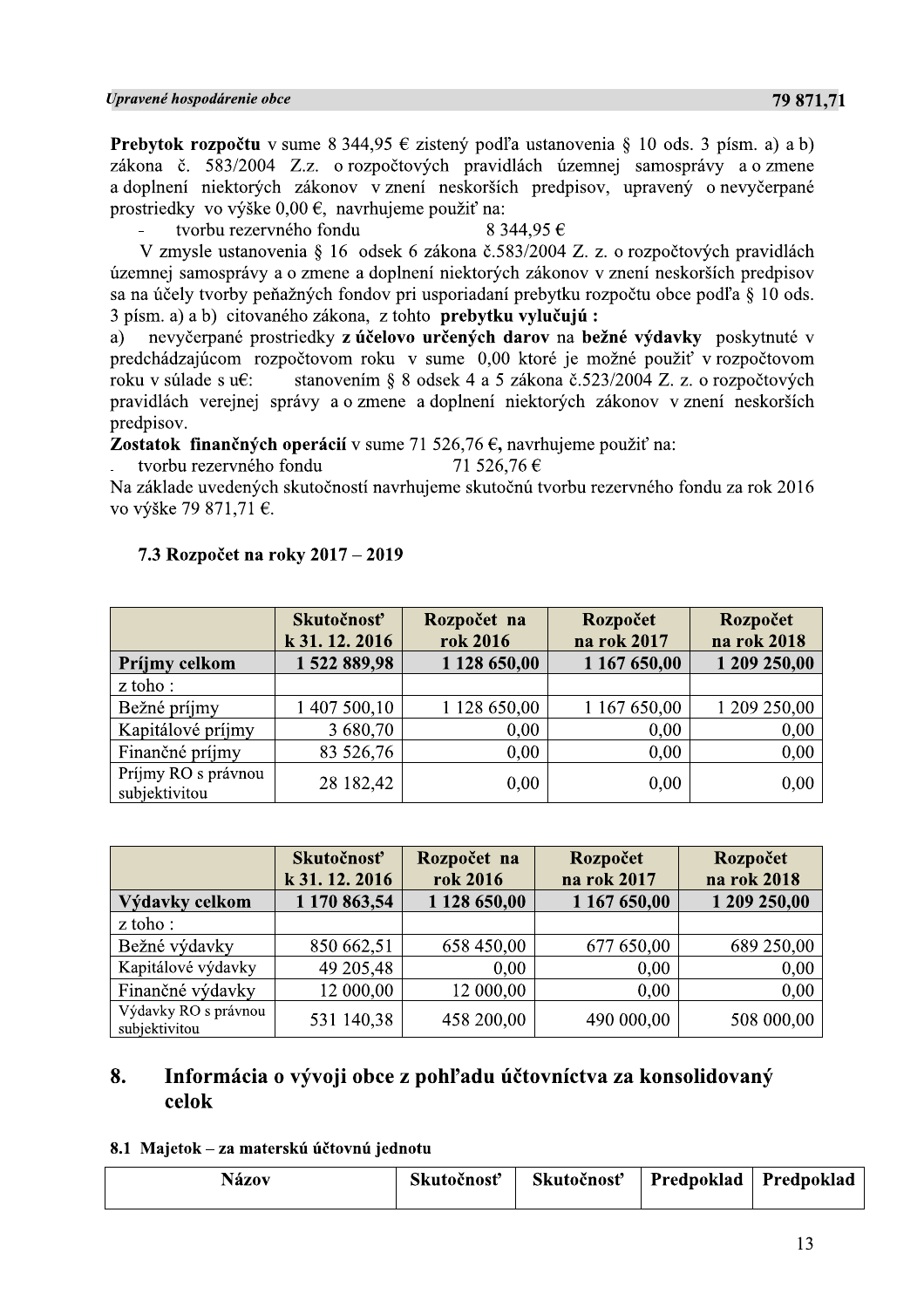|                                    | k 31, 12, 2015 | k 31, 12, 2016 | na rok 2017  | na rok 2018  |
|------------------------------------|----------------|----------------|--------------|--------------|
| Neobežný majetok spolu             | 2 692 981,76   | 2 643 619,74   | 2 701 000,00 | 2 921 000,00 |
| z toho:                            |                |                |              |              |
| Dlhodobý nehmotný majetok          | 38 159,22      | 19 284,82      | 20 000,00    | 20 000,00    |
| Dlhodobý hmotný majetok            | 1 973 531,41   | 1 943 043,79   | 2 000 000,00 | 2 220 000,00 |
| Dlhodobý finančný majetok          | 681 291,13     | 681 291,13     | 681 000,00   | 681 000,00   |
| Obežný majetok spolu               | 442 155,94     | 396 636,97     | 470 000,00   | 550 000,00   |
| z toho:                            |                |                |              |              |
| Zásoby                             | 0,00           | 0,00           | 0,00         | 0,00         |
| Pohľadávky krátkodobé              | 138 536,59     | 104 474,40     | 120 000,00   | 150 000,00   |
| Finančný účty                      | 232 899,95     | 223 898,67     | 300 000,00   | 350 000,00   |
| Poskytnuté návr. fin. výpomoci     | 0,00           | 0,00           | 0,00         | 0,00         |
| Zúčtovanie medzi subj.verej.správy | 70 719,40      | 68 263,90      | 50 000,00    | 50 000,00    |
| Časové rozlíšenie                  | 4 747,43       | 4 681,28       | 4 000,00     | 4 000,00     |
| SPOLU                              | 3 139 885,13   | 3 044 937,99   | 3 175 000,00 | 3 475 000,00 |

# 8.2 Majetok – za konsolidovaný celok

| <b>Názov</b>                       | Skutočnosť   | Skutočnosť          | Predpoklad   | Predpoklad   |
|------------------------------------|--------------|---------------------|--------------|--------------|
|                                    | k 31.12.2015 | k 31.12.2016        | na rok 2017  | na rok 2018  |
| Neobežný majetok spolu             | 2 789 034,15 | 2 736 247,13        | 2 921 000,00 | 2 931 000,00 |
| z toho:                            |              |                     |              |              |
| Dlhodobý nehmotný majetok          | 38 159,22    | 19 284,82           | 20 000,00    | 20 000,00    |
| Dlhodobý hmotný majetok            | 2 069 583,80 | 2 0 3 5 6 7 1 , 1 8 |              | 2 230 000,00 |
| Dlhodobý finančný majetok          | 681 291,13   | 681 291,13          | 681 000,00   | 681 000,00   |
| Obežný majetok spolu               | 410 889,68   | 391 021,03          | 300 000,00   | 400 000,00   |
| z toho:                            |              |                     |              |              |
| Zásoby                             | 1 263,30     | 1 272,02            | 0,00         | 0,00         |
| Pohľadávky krátkodobé              | 138 536,59   | 104 474,40          | 100 000,00   | 100 000,00   |
| Finančný účty                      | 271 089,79   | 285 274,61          | 200 000,00   | 300 000,00   |
| Poskytnuté návr. fin. výpomoci     | 0,00         | 0,00                | 0,00         | 0,00         |
| Zúčtovanie medzi subj.verej.správy | 0,00         | 0,00                | 0,00         | 0,00         |
| Časové rozlíšenie                  | 6 537,81     | 5 833,30            | 4 000,00     | 4 000,00     |
| <b>SPOLU</b>                       | 3 206 461,64 | 3 133 101,46        | 3 225 000,00 | 3 335 000,00 |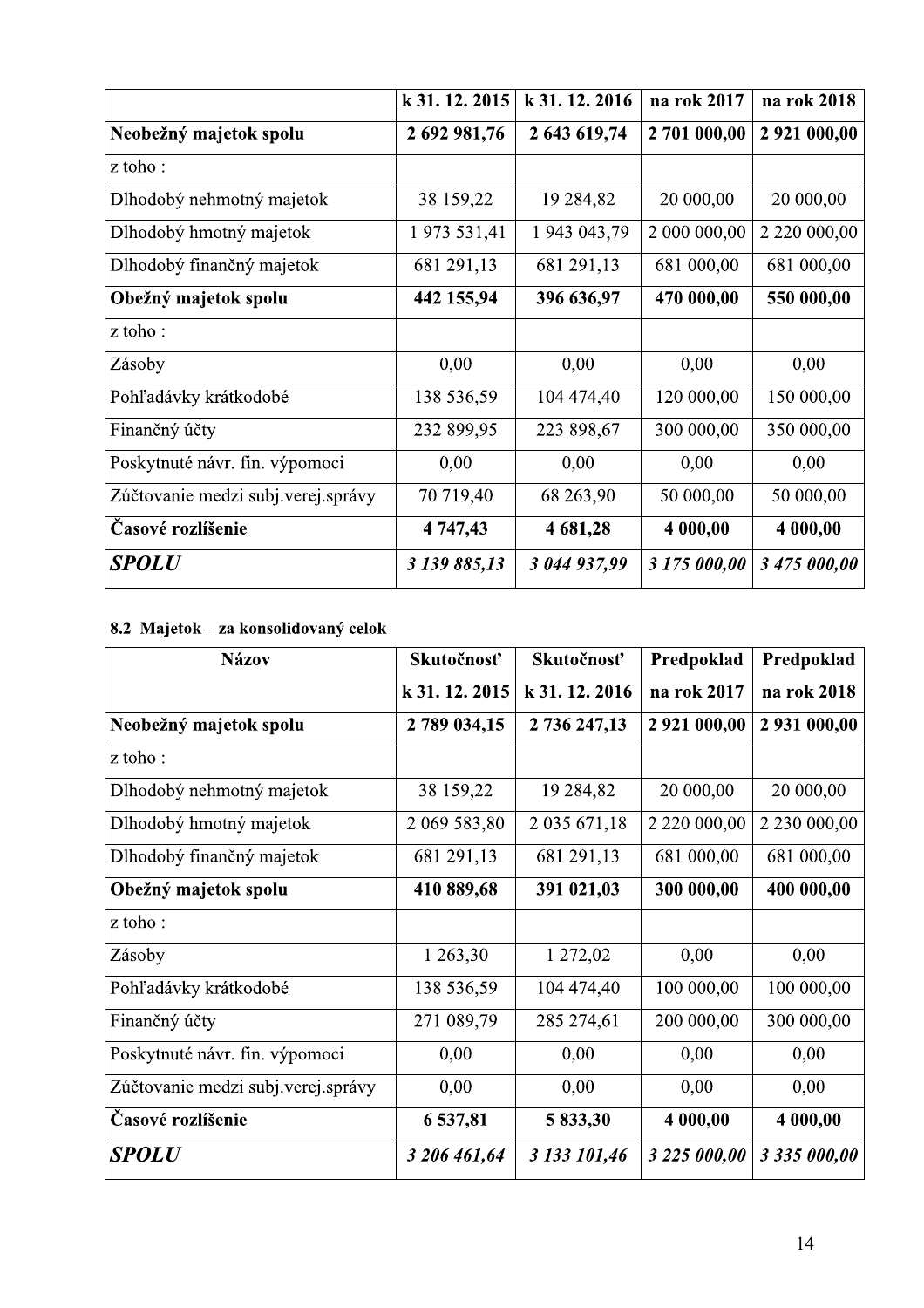| <b>Názov</b>                       | Skutočnosť   | Skutočnosť        | Predpoklad   | Predpoklad   |
|------------------------------------|--------------|-------------------|--------------|--------------|
|                                    | k 31.12.2015 | k 31.12.2016      | na rok 2017  | na rok 2018  |
| Vlastné imanie a záväzky           | 2 409 017,48 | 2 369 781,72      | 2 500 000,00 | 2 600 000,00 |
| z toho:                            |              |                   |              |              |
| Fondy                              | 0,00         | 0,00              | 0,00         | 0,00         |
| Oceňovacie rozdiely                | 0,00         | 0,00              | 0,00         | 0,00         |
| Výsledok hospodárenia              | 2 409 017,48 | 2 3 69 7 8 1, 7 2 | 2 500 000,00 | 2 600 000,00 |
| Záväzky                            | 66 784,85    | 47 227,86         | 50 000,00    | 50 000,00    |
| z toho:                            |              |                   |              |              |
| Rezervy                            | 2 000,00     | 2 000,00          | 2 000,00     | 2 000,00     |
| Dlhodobé záväzky                   | 5 792,10     | 6 912,05          | 8 000,00     | 8 000,00     |
| Krátkodobé záväzky                 | 46 992,75    | 38 315,81         | 40 000,00    | 40 000,00    |
| Bankové úvery a výpomoci           | 12 000,00    | 0,00              | 0,00         | 0,00         |
| Zúčtovanie medzi subj. ver. správy | 0,00         | 0,00              | 0,00         | 0,00         |
| Časové rozlíšenie                  | 664 082,80   | 627 928,41        | 625 000,00   | 825 000,00   |
| SPOLU                              | 3 139 885,13 | 3 044 937,99      | 3 175 000,00 | 3 475 000,00 |

# 8.3 Zdroje krytia – za materskú účtovnú jednotku

# 8.4 Zdroje krytia – za konsolidovaný celok

| <b>Názov</b>                       | Skutočnosť   | Skutočnosť       | Predpoklad   | Predpoklad   |
|------------------------------------|--------------|------------------|--------------|--------------|
|                                    | k 31.12.2015 | k 31.12.2016     | na rok 2017  | na rok 2018  |
| Vlastné imanie a záväzky           | 2 408 634,33 | 2 367 608,41     | 2 700 000,00 | 2 900 000,00 |
| z toho:                            |              |                  |              |              |
| Fondy                              | 0,00         | 0,00             | 0,00         | 0,00         |
| Oceňovacie rozdiely                | 0,00         | 0,00             | 0,00         | 0,00         |
| Výsledok hospodárenia              | 2 408 634,33 | 2 3 6 7 6 0 8,41 | 2 700 000,00 | 2 900 000,00 |
| Záväzky                            | 106 797,54   | 112 540,23       | 87 000,00    | 90 000,00    |
| z toho:                            |              |                  |              |              |
| Rezervy                            | 2 000,00     | 2 000,00         | 2 000,00     | 2 000,00     |
| Dlhodobé záväzky                   | 6 795,17     | 8 2 3 2 , 2 6    | 10 000,00    | 11 000,00    |
| Krátkodobé záväzky                 | 86 002,37    | 102 307,97       | 75 000,00    | 77 000,00    |
| Bankové úvery a výpomoci           | 12 000,00    | 0,00             | 0,00         | 0,00         |
| Zúčtovanie medzi subj. ver. správy | 0,00         | 0,00             | 0,00         | 0,00         |
| Časové rozlíšenie                  | 691 029,77   | 652 952,82       | 438 000,00   | 345 000,00   |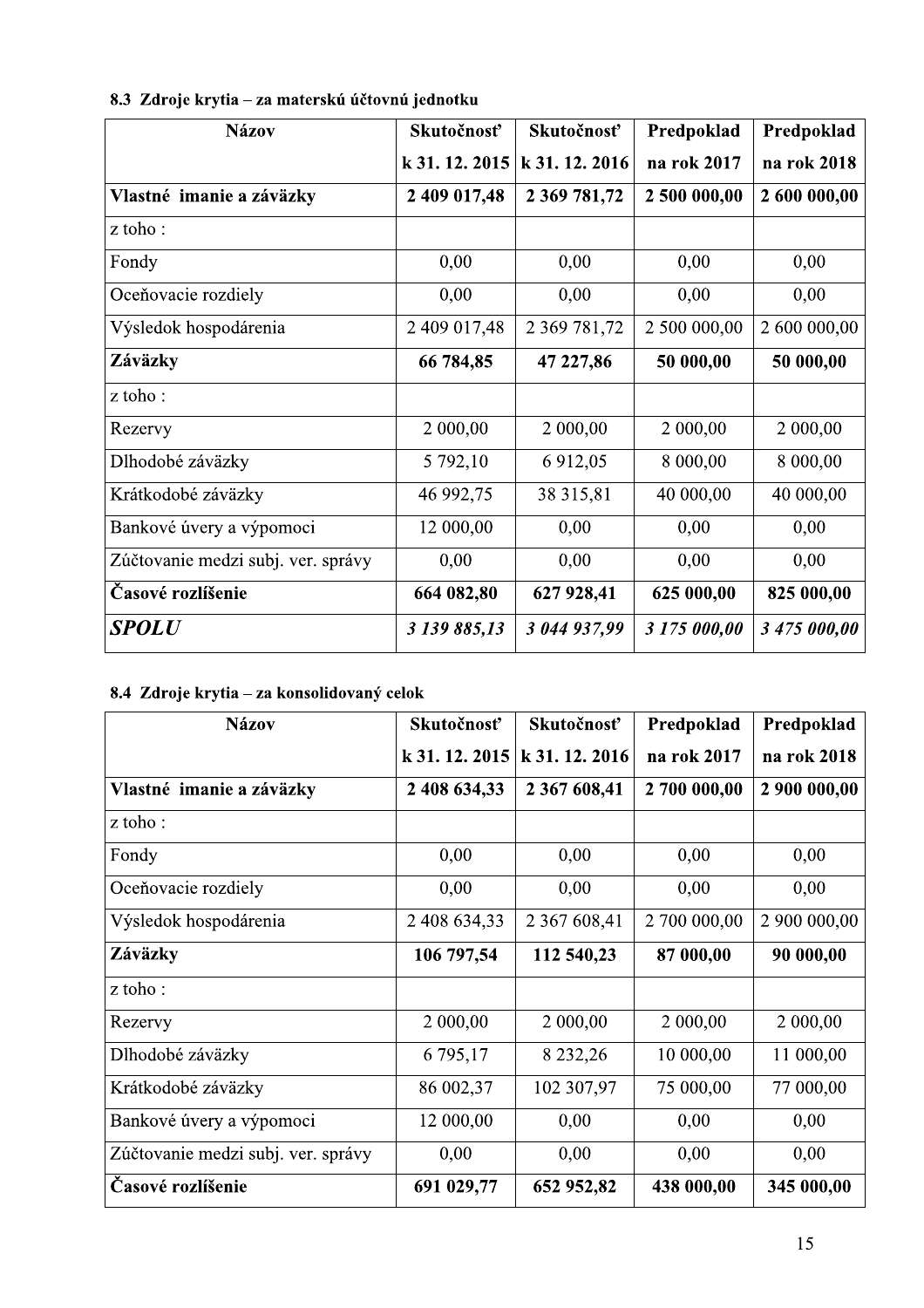| <b>SPOLU</b> | 3 206 461,64   3 133 101,46   3 225 000,00   3 335 000,00 |  |  |
|--------------|-----------------------------------------------------------|--|--|
|              |                                                           |  |  |

| <b>SPOLU</b>                                                                                                                                                                                                                       | 3 206 461,64    | 3 133 101,46 | 3 225 000,00    | 3 335 000,00 |
|------------------------------------------------------------------------------------------------------------------------------------------------------------------------------------------------------------------------------------|-----------------|--------------|-----------------|--------------|
| <i>Analýza významných položiek z účtovnej závierky:</i> V celkovej bilancii je úbytok majetku<br>zapríčinený jeho odpisovaním.<br>Obec v roku 2016 neprijala žiadny bankový úver.<br>8.5 Pohľadávky – za materskú účtovnú jednotku |                 |              |                 |              |
| Pohľadávky                                                                                                                                                                                                                         | <b>Zostatok</b> |              | <b>Zostatok</b> |              |
|                                                                                                                                                                                                                                    | k 31.12.2015    |              | k 31.12.2016    |              |
| Pohľadávky do lehoty splatnosti                                                                                                                                                                                                    | 22 5 24, 50     |              | 38 737,45       |              |
| Pohľadávky po lehote splatnosti                                                                                                                                                                                                    | 177 913,20      |              | 132 153,92      |              |
| <b>Spolu</b>                                                                                                                                                                                                                       | 200 437,70      |              | 170 891,37      |              |

# 8.6 Pohľadávky – za konsolidovaný celok

| <b>Pohľadávky</b>               | <b>Zostatok</b><br>k 31.12.2015 | <b>Zostatok</b><br>k 31.12.2016 |
|---------------------------------|---------------------------------|---------------------------------|
| Pohľadávky do lehoty splatnosti | 22 5 24, 50                     | 38 737,45                       |
| Pohľadávky po lehote splatnosti | 177 913,20                      | 132 153,92                      |
| <b>Spolu</b>                    | 200 437,70                      | 170 891,37                      |

# 8.7 Záväzky – za materskú účtovnú jednotku

| Záväzky                      | <b>Zostatok</b><br>k 31, 12, 2015 | <b>Zostatok</b><br>k 31, 12, 2016 |
|------------------------------|-----------------------------------|-----------------------------------|
| Záväzky do lehote splatnosti | 52 784,85                         | 45 227,86                         |
| Záväzky po lehote splatnosti | 0.00                              | 0.00                              |
| <b>Spolu</b>                 | 52 784,85                         | 45 227,86                         |

# 8.8 Záväzky – za konsolidovaný celok

| Záväzky                      | <b>Zostatok</b><br>k 31.12.2015 | <b>Zostatok</b><br>k 31.12.2016 |
|------------------------------|---------------------------------|---------------------------------|
| Záväzky do lehote splatnosti | 92 797,54                       | 110 540,23                      |
| Záväzky po lehote splatnosti | 0.00                            | 0,00                            |
| <b>Spolu</b>                 | 92 797,54                       | 110 540,23                      |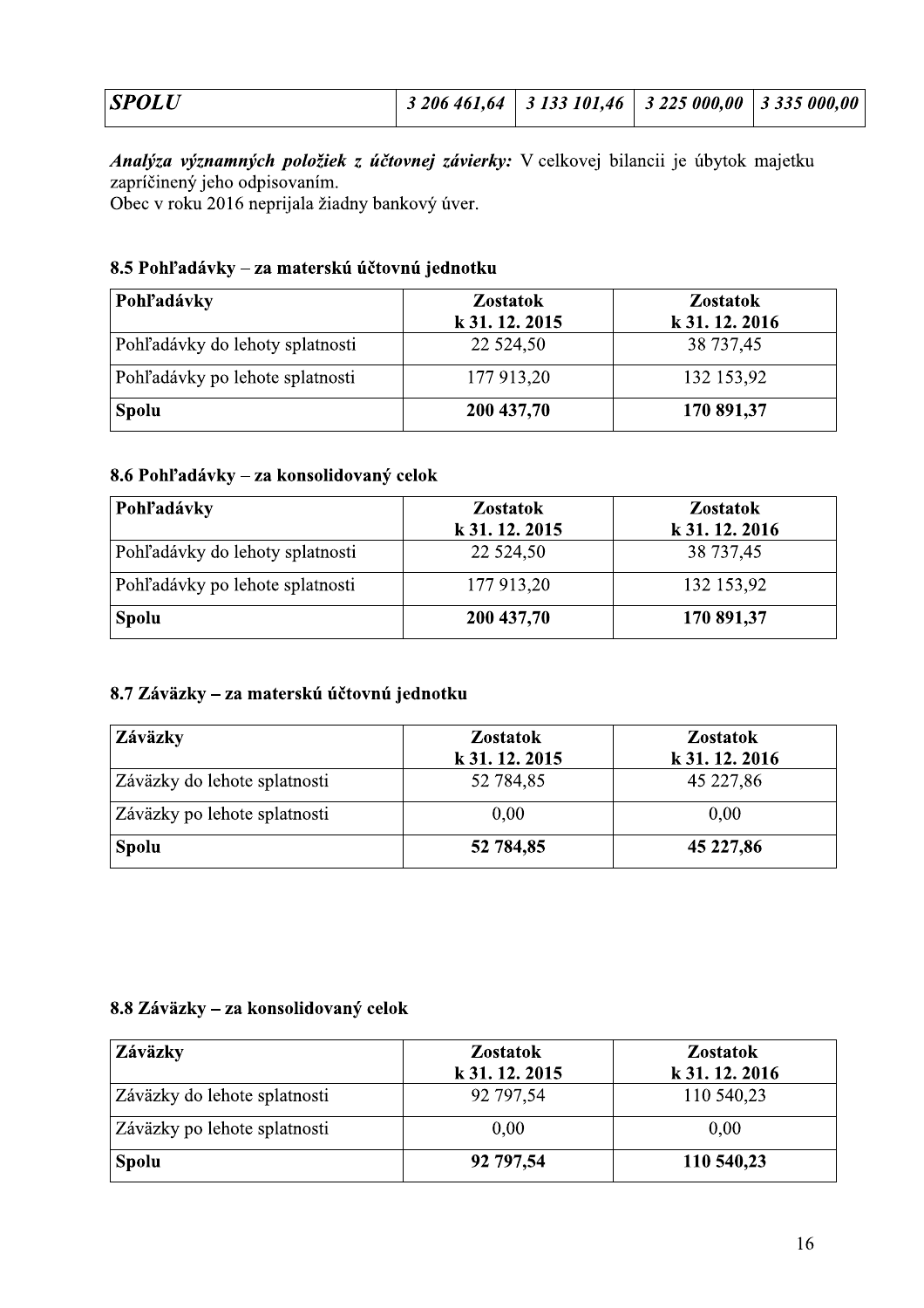Analýza významných položiek z účtovnej závierky: Mierne poklesli pohľadávky do lehoty splatnosti – tieto predstavujú hlavne úhradu starších faktúr od fy Berto Vysoká pri Morave. Záväzky do lehoty a po lehote splatnosti poklesli, čo bolo zapríčinené hlavne vyúčtovacími faktúrami za spotrebu energií za rok 2015, ktoré predstavovali preplatky – dobropisy.

| <b>Názov</b>                                                                                              | Skutočnosť<br>k 31.12.2015 | Skutočnosť<br>k 31.12.2016 | Predpoklad<br>rok 2017 | Predpoklad<br>rok 2018 |
|-----------------------------------------------------------------------------------------------------------|----------------------------|----------------------------|------------------------|------------------------|
| Náklady                                                                                                   | 996 138,79                 | 1 161 633,64               | 1 135 540,00           | 1 236 550,00           |
| 50 – Spotrebované nákupy                                                                                  | 160 315,40                 | 175 143,84                 | 200 000,00             | 250 000,00             |
| $51 - Služby$                                                                                             | 173 108,08                 | 333 976,29                 | 250 000,00             | 300 000,00             |
| 52 – Osobné náklady                                                                                       | 305 545,90                 | 322 412,41                 | 350 000,00             | 350 000,00             |
| $53 -$ Dane a poplatky                                                                                    | 0,00                       | 0,00                       | 500,00                 | 500,00                 |
| 54 – Ostatné náklady na<br>prevádzkovú činnosť                                                            | 14 116,83                  | 3 3 1 9 4 7                | 20 000,00              | 20 000,00              |
| 55 – Odpisy, rezervy a OP<br>z prevádzkovej a finančnej<br>činnosti a zúčtovanie časového<br>rozlíšenia   | 149 909,26                 | 104 331,80                 | 100 000,00             | 100 000,00             |
| 56 – Finančné náklady                                                                                     | 8788,20                    | 10 254,35                  | 15 000,00              | 16 000,00              |
| 57 – Mimoriadne náklady                                                                                   | 0,00                       | 0,00                       | 0,00                   | 0,00                   |
| 58 – Náklady na transfery<br>a náklady z odvodov príjmov                                                  | 184 282,30                 | 212 161,37                 | 200 000,00             | 200 000,00             |
| 59 – Dane z príjmov                                                                                       | 72,82                      | 34,11                      | 40,00                  | 50,00                  |
| Výnosy                                                                                                    | 979 287,66                 | 1 125 982,14               | 1 168 000,00           | 1 278 000,00           |
| 60 – Tržby za vlastné výkony a<br>tovar                                                                   | 80 865,23                  | 73 437,03                  | 100 000,00             | 150 000,00             |
| $61 - Z$ mena stavu<br>vnútroorganizačných služieb                                                        | 0,00                       | 0,00                       | 0,00                   | 0,00                   |
| 62 - Aktivácia                                                                                            | 0,00                       | 0,00                       | 0,00                   | 0,00                   |
| 63 – Daňové a colné výnosy<br>a výnosy z poplatkov                                                        | 730 496,02                 | 793 136,37                 | 800 000,00             | 800 000,00             |
| $64$ – Ostatné výnosy                                                                                     | 57 857,50                  | 40 421,23                  | 60 000,00              | 70 000,00              |
| 65 – Zúčtovanie rezerv a OP<br>z prevádzkovej a finančnej<br>činnosti a zúčtovanie časového<br>rozlíšenia | 1787,00                    | 2 000,00                   | 2 000,00               | 2 000,00               |
| 66 – Finančné výnosy                                                                                      | 5 475,58                   | 5 506,88                   | 6 000,00               | 6 000,00               |
| 67 – Mimoriadne výnosy                                                                                    | 0,00                       | 0,00                       | 0,00                   | 0,00                   |
| $69 - Výnosy z transferov$<br>a rozpočtových príjmov                                                      | 102 806,33                 | 211 480,63                 | 200 000,00             | 250 000,00             |

## 9. Hospodársky výsledok za 2016 – vývoj nákladov a výnosov za materskú účtovnú jednotku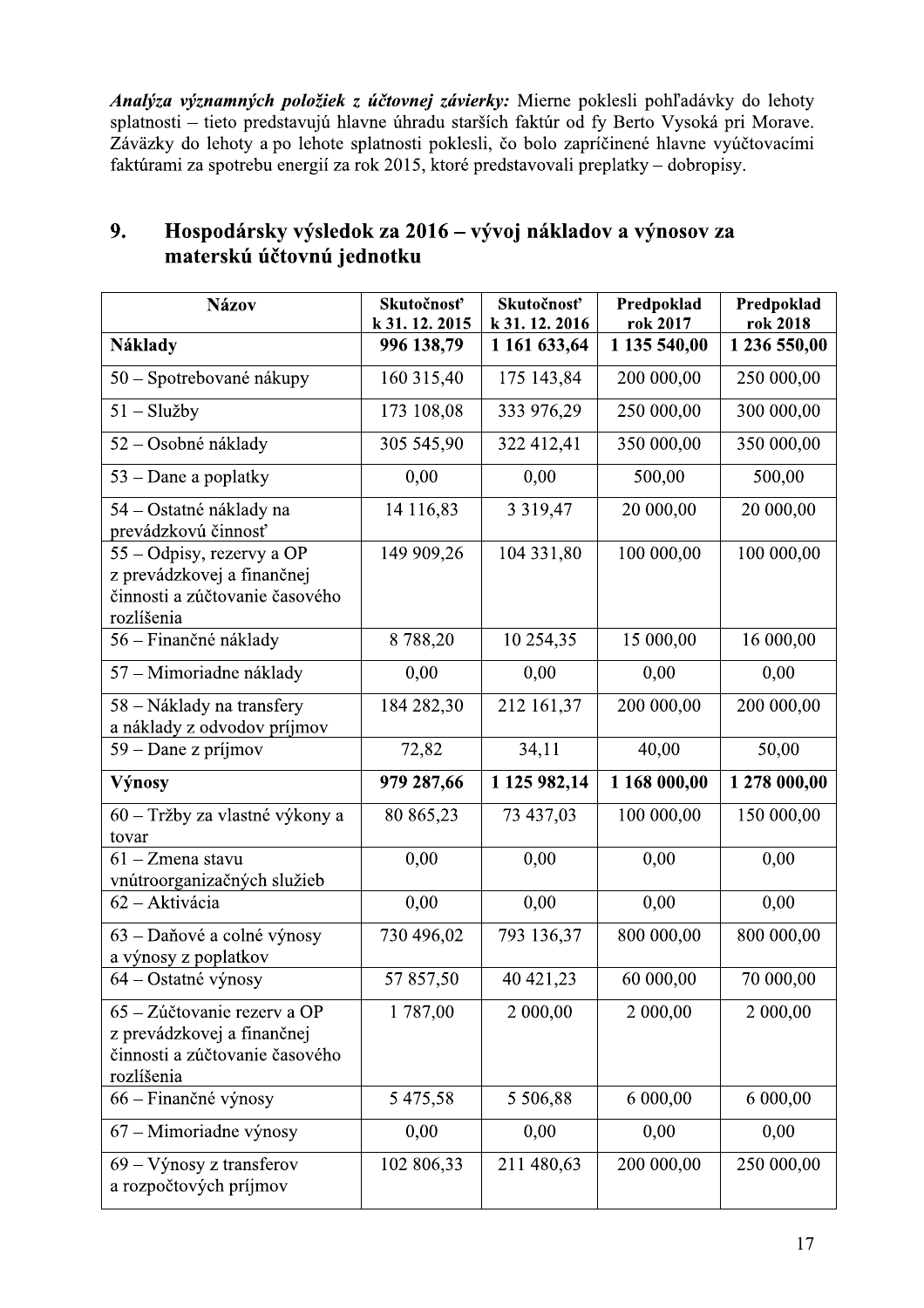| v obciach, VÚC a v RO a PO<br>zriadených obcou alebo VÚC |             |             |           |           |
|----------------------------------------------------------|-------------|-------------|-----------|-----------|
| Hospodársky výsledok                                     | $-16851,13$ | $-35651,50$ | 32 460,00 | 41 450,00 |
| / + kladný HV, - záporný HV                              |             |             |           |           |

# Hospodársky výsledok za 2016 – vývoj nákladov a výnosov za<br>konsolidovaný celok  $10.$

| <b>Názov</b>                                                                                              | Skutočnosť<br>k 31. 12. 2015 | Skutočnosť<br>k 31.12.2016 | Predpoklad<br>rok 2017 | Predpoklad<br>rok 2018 |
|-----------------------------------------------------------------------------------------------------------|------------------------------|----------------------------|------------------------|------------------------|
| <b>Náklady</b>                                                                                            | 1 331 140,02                 | 1 533 054,28               | 1 035 100,00           | 1 091 100,00           |
| 50 – Spotrebované nákupy                                                                                  | 264 936,51                   | 276 516,90                 | 200 000,00             | 230 000,00             |
| $51 - Služby$                                                                                             | 185 508,98                   | 356 547,49                 | 150 000,00             | 170 000,00             |
| 52 – Osobné náklady                                                                                       | 700 774,49                   | 772 062,22                 | 300 000,00             | 300 000,00             |
| $53 -$ Dane a poplatky                                                                                    | 715,40                       | 723,35                     | 0,00                   | 0,00                   |
| 54 – Ostatné náklady na<br>prevádzkovú činnosť                                                            | 14 116,83                    | 4 4 5 4 6 1                | 100 000,00             | 100 000,00             |
| 55 - Odpisy, rezervy a OP<br>z prevádzkovej a finančnej<br>činnosti a zúčtovanie časového<br>rozlíšenia   | 153 334,26                   | 107 756,80                 | 90 000,00              | 90 000,00              |
| 56 – Finančné náklady                                                                                     | 11 680,12                    | 12 541,31                  | 15 000,00              | 16 000,00              |
| 57 – Mimoriadne náklady                                                                                   | 0,00                         | 0,00                       | 0,00                   | 0,00                   |
| 58 – Náklady na transfery<br>a náklady z odvodov príjmov                                                  | 0,00                         | 2 417,49                   | 180 000,00             | 185 000,00             |
| $59 -$ Dane z príjmov                                                                                     | 73,43                        | 34,11                      | 100,00                 | 100,00                 |
| Výnosy                                                                                                    | 1 319 576,37                 | 1 495 612,62               | 1 061 000,00           | 1 116 200,00           |
| 60 – Tržby za vlastné výkony a<br>tovar                                                                   | 117 061,79                   | 117 292,95                 | 115 000,00             | 120 000,00             |
| $61 - Z$ mena stavu<br>vnútroorganizačných služieb                                                        | 0,00                         | 0,00                       | 0,00                   | 0,00                   |
| 62 - Aktivácia                                                                                            | 0,00                         | 0,00                       | 0,00                   | 0,00                   |
| 63 – Daňové a colné výnosy<br>a výnosy z poplatkov                                                        | 730 496,02                   | 793 136,37                 | 580 000,00             | 585 000,00             |
| 64 – Ostatné výnosy                                                                                       | 76 955,13                    | 68 603,65                  | 40 000,00              | 50 000,00              |
| 65 – Zúčtovanie rezerv a OP<br>z prevádzkovej a finančnej<br>činnosti a zúčtovanie časového<br>rozlíšenia | 1787,00                      | 2 000,00                   | 20 000,00              | 25 000,00              |
| 66 – Finančné výnosy                                                                                      | 5 475,58                     | 5 506,88                   | 6 000,00               | 6 200,00               |
| $67 -$ Mimoriadne výnosy                                                                                  | 0,00                         | 0,00                       | 0,00                   | 0,00                   |
| $69 - V$ ýnosy z transferov<br>a rozpočtových príjmov<br>v obciach, VÚC a v RO a PO                       | 387 800,85                   | 509 072,77                 | 300 000,00             | 330 000,00             |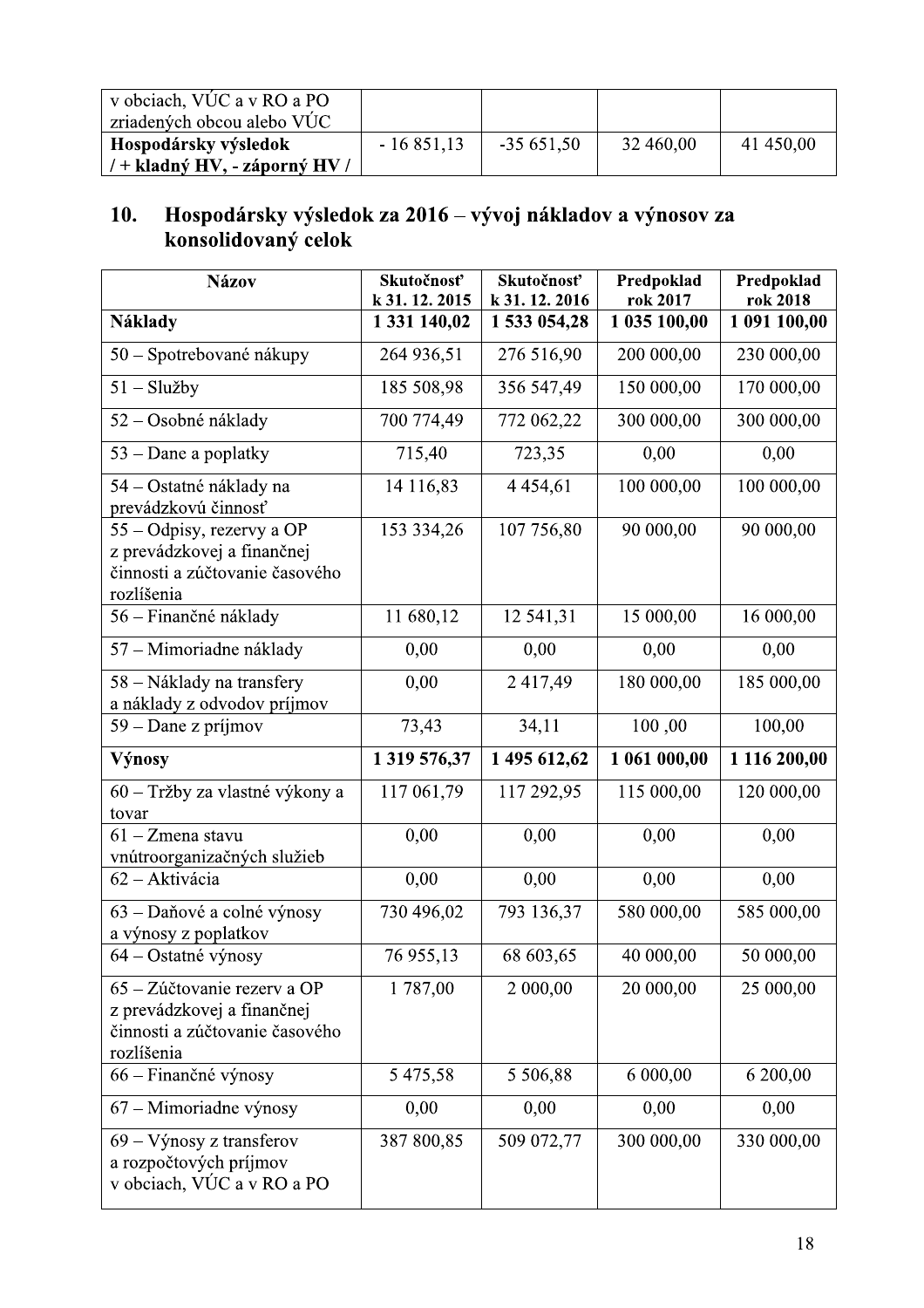| zriadených obcou alebo VÚC  |             |             |           |           |
|-----------------------------|-------------|-------------|-----------|-----------|
| Hospodársky výsledok        | $-11563,65$ | $-37441,66$ | 25 900,00 | 25 100,00 |
| / + kladný HV, - záporný HV |             |             |           |           |

Záporný hospodársky výsledok v sume 37 441,66  $\epsilon$  bol zaúčtovaný na účet 428 nevysporiadaný výsledok hospodárenia minulých rokov.

Analýza významných položiek z účtovnej závierky: V porovnaní s minulým rokom stúpli náklady a s nimi úmerne aj výnosy. Toto bolo v dôsledku akcie – Obnova obalových konštrukcií obecného úradu – na ktorý sme dostali dotáciu z Envirofondu vo výške 92 574,16  $\epsilon$ .

# 11. Ostatné dôležité informácie

# 11.1 Prijaté granty a transfery

| Účel                                         | Suma v EUR    | Poskytovateľ dotácie              |  |
|----------------------------------------------|---------------|-----------------------------------|--|
|                                              |               | ÚPSVaR, odbor soc.vecí a rodiny   |  |
| Rodinné prídavky                             | 2 3 0 4 , 9 6 | Malacky                           |  |
|                                              |               | ÚPSVaR, odbor soc.vecí a rodiny   |  |
| Hmotná núdza – školské pomôcky               | 232,40        | Malacky                           |  |
|                                              |               | ÚPSVaR, odbor soc.vecí a rodiny   |  |
| Hmotná núdza – stravné                       | 495,00        | Malacky                           |  |
| Školstvo – prenesená kompetencia             | 306 297,00    | OÚ, odbor školstva                |  |
| Školstvo – vzdelávacie poukazy               | 4 768,00      | OÚ, odbor školstva                |  |
| Školstvo - deti predškolskej výchovy         | 4 2 3 2 , 0 0 | OÚ, odbor školstva                |  |
| Školstvo – dotácia na LV a ŠvP               | 5 900,00      | OÚ, odbor školstva                |  |
| Školstvo – dotácia na učebnice               | 655,00        | OÚ, odbor školstva                |  |
| Školstvo – dotácia na telocvičňu             | 2 000,00      | OÚ, odbor školstva                |  |
| Dotácia na stavebnú činnosť                  | 2 0 5 6, 23   | <b>MDVaRR Ba</b>                  |  |
| Dotácia na životné prostredie                | 206,81        | OÚ, odbor starostlivosti o ŽP     |  |
| Sledovanie pohybu obyvateľstva               | 729,63        | MV SR, sekcia verejnej správy     |  |
| Dotácia na matriku                           | 3 001,00      | MV SR, sekcia verejnej správy     |  |
| Dotácia na CO                                | 192,77        | OÚ, odbor CO a krízového riadenia |  |
| Dotácia na pozemné komunikácie               | 95,52         | <b>MDVaRR Ba</b>                  |  |
| Dotácia na voľby                             | 988,80        | OÚ Malacky                        |  |
| Prieskumné územie                            | 11 162,58     | Min. životného prostredia Ba      |  |
| Dobývací priestor                            | 1 0 6 2, 2 1  | Banský úrad BA                    |  |
| Recyklačný fond                              | 1683,00       | Recyklačný fond                   |  |
|                                              |               | ÚPSVaR, odbor soc.vecí a rodiny   |  |
| Dotácia na aktivačné práce                   | 12 968,37     | Malacky                           |  |
| Dotácia na register adries                   | 15,40         | MV SR, sekcia verejnej správy     |  |
| Dotácia na ROEP                              | 145,78        | MV SR                             |  |
| Dotácia z MF - výmena VO                     | 6 000,00      | MF SR Ba                          |  |
| Dotácia z BSK - letný slnovrat               | 1000,00       | <b>BSK</b> Ba                     |  |
| Dotácia z Envirofondu /oprava OcÚ/           | 92 574,16     | <b>Envirofond DA</b>              |  |
| Tuzemský bežný grant – Nafta, a.s.           | 2 000,00      | Nafta, a.s., Bratislava           |  |
| Tuzemský bežný grant - Nadácia<br><b>SPP</b> | 2 000,00      | Nadácia SPP Bratislava            |  |

V roku 2016 obec prijala nasledovné granty a transfery :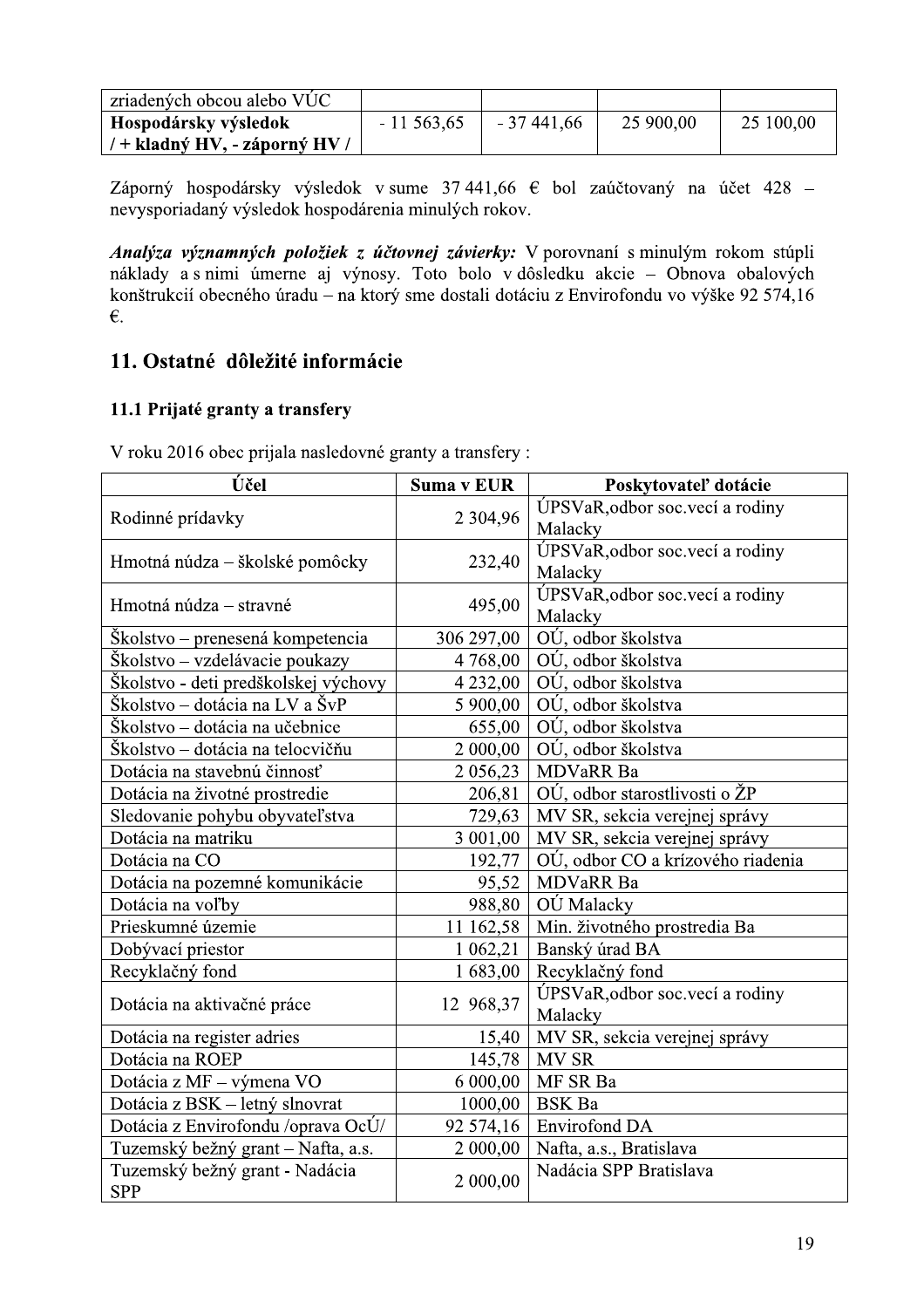# Analýza významných položiek z účtovnej závierky:

Z tých finančne vyšších dotácií by sme spomenuli dotáciu z Envirofondu, na realizáciu projektu "Obnova obalových konštrukcií obecného úradu".

# 11.2 Poskytnuté dotácie

V roku 2016 obec poskytla zo svojho rozpočtu dotácie v zmysle VZN o poskytovaní dotácií z rozpočtu obce :

| Prijímateľ dotácie       | Účelové určenie dotácie | Suma poskytnutých<br>prostriedkov v $\epsilon$ |
|--------------------------|-------------------------|------------------------------------------------|
| OFK Vysoká pri Morave    | Na svoju činnosť        | 1 570,57                                       |
| Dobrovoľný hasičský zbor | Na svoju činnosť        | 500,00                                         |
| Merci Záhorská Ves       | Na svoju činnosť        | 300,00                                         |

# 11.3 Významné investičné akcie v roku 2016

Obec v roku 2016 neuskutočnila žiadnu mimoriadnu investičnú akciu.

# 11.4. Predpokladaný budúci vývoj činnosti

V roku 2016 by sme chceli v spolupráci s Nadáciou SPP rozšíriť informačný systém obce v hodnote cca 10 000,00 €, čo by bol prínos hlavne pre turistov využívajúcich moravský cyklistický chodník. Taktiež by sme chceli vymeniť plynový kotol v materskej škole, nakoľko jestvujúci je už starý a nevyhovujúci. O toto sme podali žiadosť na Ministerstvo financií.

V najbližších rokov by obec chcela dokončiť odkanalizovanie zvyšku dediny. Taktiež by sme

chceli zrevitalizovať obec v časti:

- $\blacktriangleright$ ulice Družstevná, Továrenská, Staničná
- > ulice Robotnícka, Krátka, Hlavná
- > ulice Rybárska, Riečna, Tichá

# 11.5 Udalosti osobitného významu po skončení účtovného obdobia

Obec nezaznamenala žiadnu udalosť osobitného významu po skončení účtovného obdobia.

# 11.6 Významné riziká a neistoty, ktorým je účtovná jednotka vystavená

Obec nemá žiadny súdny spor. Stále však pretrváva dlhoročný súdny spor s našim samostatným právnym subjektom Základná škola s materskou školou Vysoká pri Morave a p. Gabrielou Krčmárovou o náhradu škody za úraz jej dcéry, ktorá sa proti vynesenému rozsudku odvolala.